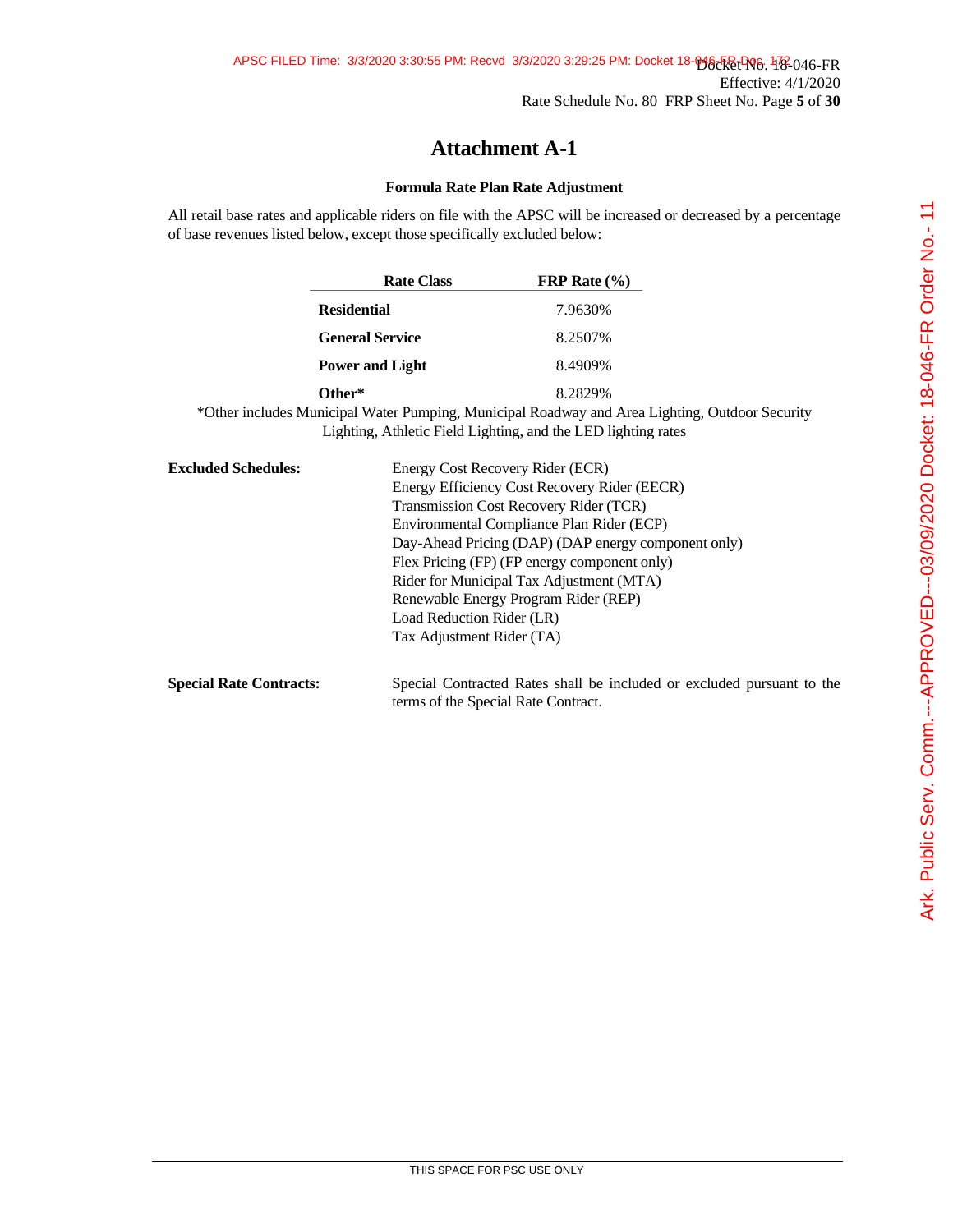## **Attachment A-2 FRP Rider Revenue Change**

| Line<br>No.          | <b>Description</b>                                                                                                                                                                                                                                                                                                                                                                                                                                                                                                                                                                                                | <b>Total</b>           | <b>Residential</b>     | General<br><b>Service</b> | Power and<br>Light     | Other                |  |
|----------------------|-------------------------------------------------------------------------------------------------------------------------------------------------------------------------------------------------------------------------------------------------------------------------------------------------------------------------------------------------------------------------------------------------------------------------------------------------------------------------------------------------------------------------------------------------------------------------------------------------------------------|------------------------|------------------------|---------------------------|------------------------|----------------------|--|
| A                    | в                                                                                                                                                                                                                                                                                                                                                                                                                                                                                                                                                                                                                 | C                      | D                      | E                         | F                      | G                    |  |
| $\mathbf{1}$<br>2    | Base Rate Revenues: Docket No. 16-052-U<br>Rate Class Allocation: (Percent of total calculated from L1)                                                                                                                                                                                                                                                                                                                                                                                                                                                                                                           | \$102,193,196<br>100%  | \$38,919,157<br>38.08% | \$11,861,458<br>11.61%    | \$48,208,613<br>47.17% | \$3,203,968<br>3.14% |  |
| 3<br>4<br>5          | <b>FRP Constraint Calculation [1]</b><br>Total Annualized Filing Year Revenues by Rate Class<br>FRP Revenue Change = $\pm$ 4% per Rate Class                                                                                                                                                                                                                                                                                                                                                                                                                                                                      | \$177,599,750<br>4.00% | 62,991,030<br>4.00%    | 18,526,494<br>4.00%       | 92,041,586<br>4.00%    | 4,040,640<br>4.00%   |  |
| 6                    | +Projected Year upper FRP Revenue Constraint                                                                                                                                                                                                                                                                                                                                                                                                                                                                                                                                                                      | 7,103,990              | 2,519,641              | 741,060                   | 3,681,663              | 161,626              |  |
| 7                    | -Projected Year lower FRP Revenue Constraint                                                                                                                                                                                                                                                                                                                                                                                                                                                                                                                                                                      |                        | (2,519,641)            | (741,060)                 | (3,681,663)            | (161, 626)           |  |
| 8<br>9<br>10         | Net Change in Reg. FRP Revenue Calc [2]<br><b>ROE Bandwidth Rate Adjustment</b><br>$(B.6 L10 * L2)$<br>Netting Adjustment<br>$(D.6 L13 * L2)$                                                                                                                                                                                                                                                                                                                                                                                                                                                                     | 5,191,673              | 1,977,192<br>0         | 602,592<br>0              | 2,449,120<br>0         | 162,770<br>0         |  |
| 11                   | Net Change in Required FRP Revenue                                                                                                                                                                                                                                                                                                                                                                                                                                                                                                                                                                                | 5,191,673              | 1,977,192              | 602,592                   | 2,449,120              | 161,626              |  |
| 12<br>13<br>14       | <b>Cumulative FRP Revenue Calculation [3]</b><br>Maximum Inc/Dec in FRP Revenue calculated on L11<br>bounded by the constraint defined on L6 and L7.<br>Annualized Filing Year FRP Rider Revenue [4]                                                                                                                                                                                                                                                                                                                                                                                                              | 5,190,529<br>3,306,933 | 1,977,192<br>1,260,899 | 602,592<br>390,558        | 2,449,120<br>1,553,045 | 161,626<br>102,431   |  |
| 15                   | Cumulative Total FRP Rider revenue (L13+L14)                                                                                                                                                                                                                                                                                                                                                                                                                                                                                                                                                                      | 8,497,462              | 3,238,091              | 993,150                   | 4,002,165              | 264,057              |  |
| 16<br>17             | <b>FRP Rate Development Calculation [5]</b><br>Adjusted Projected Year Base Rate Revenue                                                                                                                                                                                                                                                                                                                                                                                                                                                                                                                          | 103,024,113            | 40,664,083             | 12,037,194                | 47,134,850             | 3,187,986            |  |
| 18                   | FRP Projected Year Rate Change (L15 ÷ L17)                                                                                                                                                                                                                                                                                                                                                                                                                                                                                                                                                                        | 8.2480%                | 7.9630%                | 8.2507%                   | 8.4909%%               | 8.2829%              |  |
| 19<br>20<br>21       | For Informational Purposes Only<br>Incremental FRP Base Rate Change Required<br>$(L11 \div (L1 + L14))$<br>Incremental FRP Base Rate Change Allowed<br>$(L13 \div (L1 + L14))$                                                                                                                                                                                                                                                                                                                                                                                                                                    | 4.9210%<br>4.9199%     | 4.9208%<br>4.9208%     | 4.9183%<br>4.9183%        | 4.9217%<br>4.9217%     | 4.9229%<br>4.8883%   |  |
| <b>NOTES:</b><br>[1] | The FRP Constraint Calculation determines the limit of the FRP revenue increase/decrease per rate class, which shall not<br>exceed four percent (4%) of Total Unadjusted Annualized Filing Year (the year in which the Evaluation Report is filed)<br>revenues.                                                                                                                                                                                                                                                                                                                                                   |                        |                        |                           |                        |                      |  |
| $[2]$                | The Net Change in Required FRP Revenue Calculation takes the Total Projected Year Rate Change in FRP Revenue (B.6<br>Line 10) and the Historical Year Netting adjustment (D.6 Line 13) and allocates the amount required to each rate class based<br>on the class allocation approved by the Commission in Docket No. 16-052-U listed on Line 2. The amounts required are<br>added together by rate class to determine each rate class' net change in required FRP revenue. The netting adjustment on<br>line 10 shall be zero (0) until there is an actual twelve (12) months of Historical Year data to report. |                        |                        |                           |                        |                      |  |
| $[3]$                | The Cumulative FRP revenue calculation adjusts the Required FRP revenue determined on Line 11 to be within the limits of<br>the FRP constraint calculation and adds the Annualized Filing Year FRP Revenues to calculate Cumulative Total FRP<br>Revenue required in the Projected Year.                                                                                                                                                                                                                                                                                                                          |                        |                        |                           |                        |                      |  |
| [4]                  | The Annualized Filing Year FRP Rider Revenue in the initial Filing Year will be zero (\$0). In subsequent Filing Years, the<br>Annualized Filing Year FRP Rider Revenue will include actual FRP Rider revenues collected in the Filing Year (up to the latest<br>month the Company has actual data for) to calculate the Annualized FRP Rider Revenue amount to be used in the<br>Cumulative FRP Rider Revenue Calculation.                                                                                                                                                                                       |                        |                        |                           |                        |                      |  |
| $[5]$                | The FRP Rider Rate Development Calculation determines the percent increase/decrease that will be applied to all base rate<br>components. The Adjusted Projected Year Base Rate Revenue is calculated using the Retail RateSchedule Revenue (B-3<br>L2) excluding Projected Year Rider FRP Revenue and any revenue pursuant to excluded schedules listed on Attachment A-<br>1. The percent increase/decrease is calculated by taking the Total FRP Rider Revenue listed on Line 15 and dividing it by the                                                                                                         |                        |                        |                           |                        |                      |  |

Adjusted Projected Year Revenues listed in Line 17.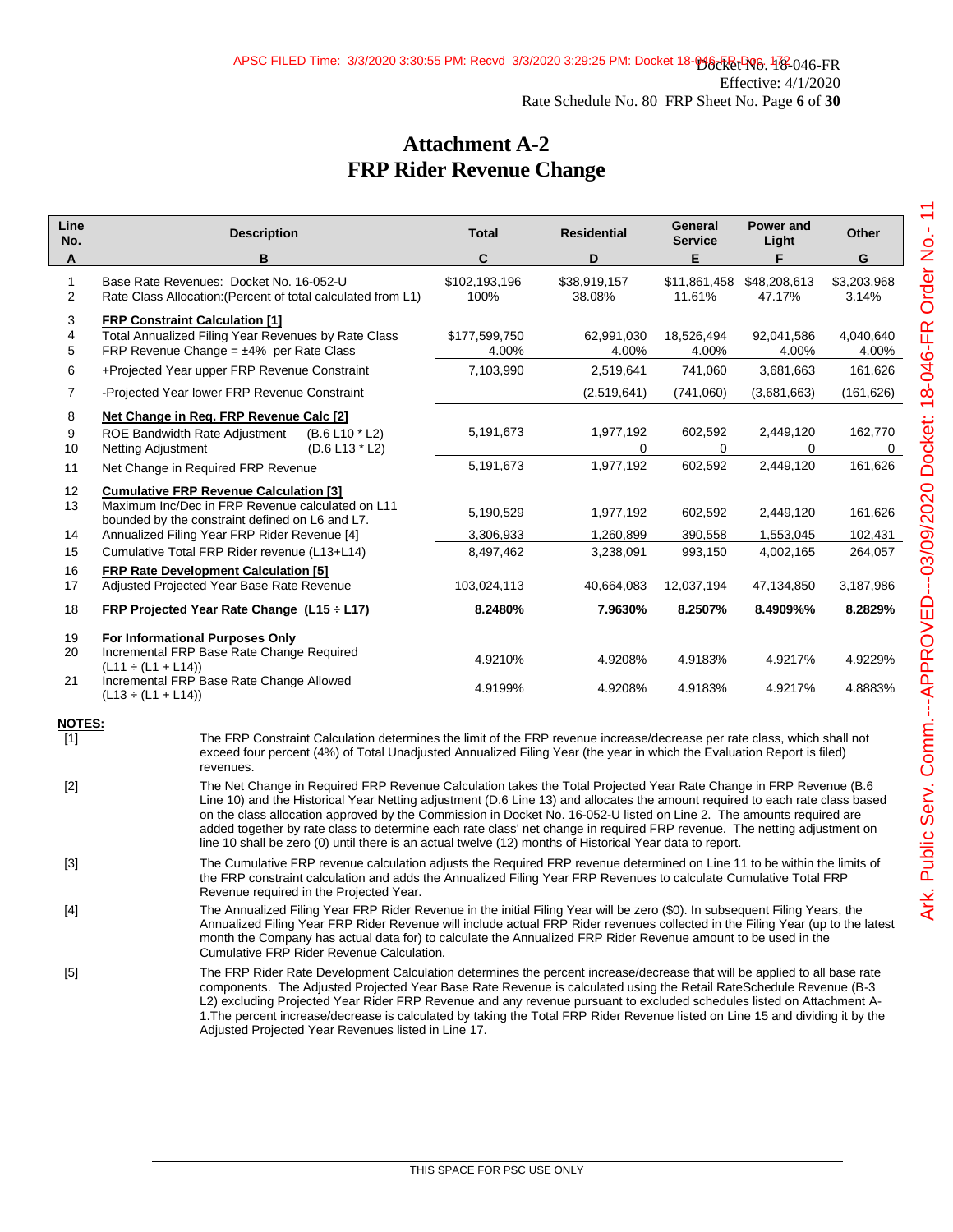#### **Oklahoma Gas & Electric Formula Rate Plan Earned Rate of Return on Common Equity Formula For the Projected Year Ending March 31, 2021**

| Line<br><b>No</b> | <b>Description</b>                                            | <b>Source</b>            | Adjusted<br>Amount |
|-------------------|---------------------------------------------------------------|--------------------------|--------------------|
|                   | <b>TOTAL ARKANSAS RETAIL</b>                                  |                          |                    |
| 1                 | ARKANSAS RETAIL RATE BASE                                     | B-2, Line 25, Column D   | 639,140,699        |
| 2                 | ARKANSAS RETAIL RATE SCHEDULE REVENUE                         | B-3, Line 2, Column D    | 106,311,028        |
| 3                 | ARKANSAS RETAIL OPERATING REVENUE                             | B-3, Line 5, Column D    | 106,682,792        |
| 4                 | ARKANSAS RETAIL OPERATING EXPENSE                             | B-3, Line 27, Column D   | 76,432,916         |
| 5                 | ARKANSAS RETAIL OPERATING INCOME                              | Line $3 -$ Line $4$      | 30,249,875         |
| 6                 | <b>EARNED RETURN ON RATE BASE</b>                             | Line 5 / Line 1          | 0.04733            |
| 7                 | BENCHMARK RATE OF RETURN ON RATE BASE                         | B-5, Line 12, Column F   | 5.3315%            |
| 8                 | REQUIRED ARKANSAS RETAIL OPERATING INCOME                     | Line 7 * Line 1          | 34,075,786         |
| 9                 | ARKANSAS RETAIL OPERATING INCOME DEFICIENCY/(EXCESS)          | Line $8 -$ Line $5$      | 3,825,911          |
| 10                | <b>REVENUE CONVERSION FACTOR</b>                              | Note [1]                 | 1.356977           |
| 11                | RETAIL REVENUE REQUIREMENT                                    | Note [2]                 | 111,502,701        |
| 12                | COMMON EQUITY DEFICIENCY/(EXCESS) (%)                         | Line $9/$ Line 1         | 0.60%              |
| 13                | WEIGHTED EVALUATION PERIOD COST RATE FOR COMMON<br>EQUITY (%) | B-5, Line 3, Column F    | 3.60%              |
| 14                | WEIGHTED EARNED COMMON EQUITY RATE (%)                        | Line 13 - Line 12        | 3.00%              |
| 15                | <b>COMMON EQUITY RATIO (%)</b>                                | B-5, Line 3, Column D    | 37.92%             |
| 16                | <b>EARNED RATE OF RETURN ON COMMON EQUITY (%)</b>             | <b>Line 14 / Line 15</b> | 7.92%              |

**Notes:**

[1] Revenue Conversion Factor = 1 / [(1 - Composite Tax Rate \* (1 - Bad Debt + Forfeited Discounts)]. Forfeited discount revenues for Arkansas are determined in accordance with APSC General Service Rule 5.05.

[2] Arkansas Jurisdictional Revenue Requirement as determined by running the total company projected costs through the approved Cost of Service model from Docket No. 16-052-U, as adjusted pursuant to Attachment C, Section II, F.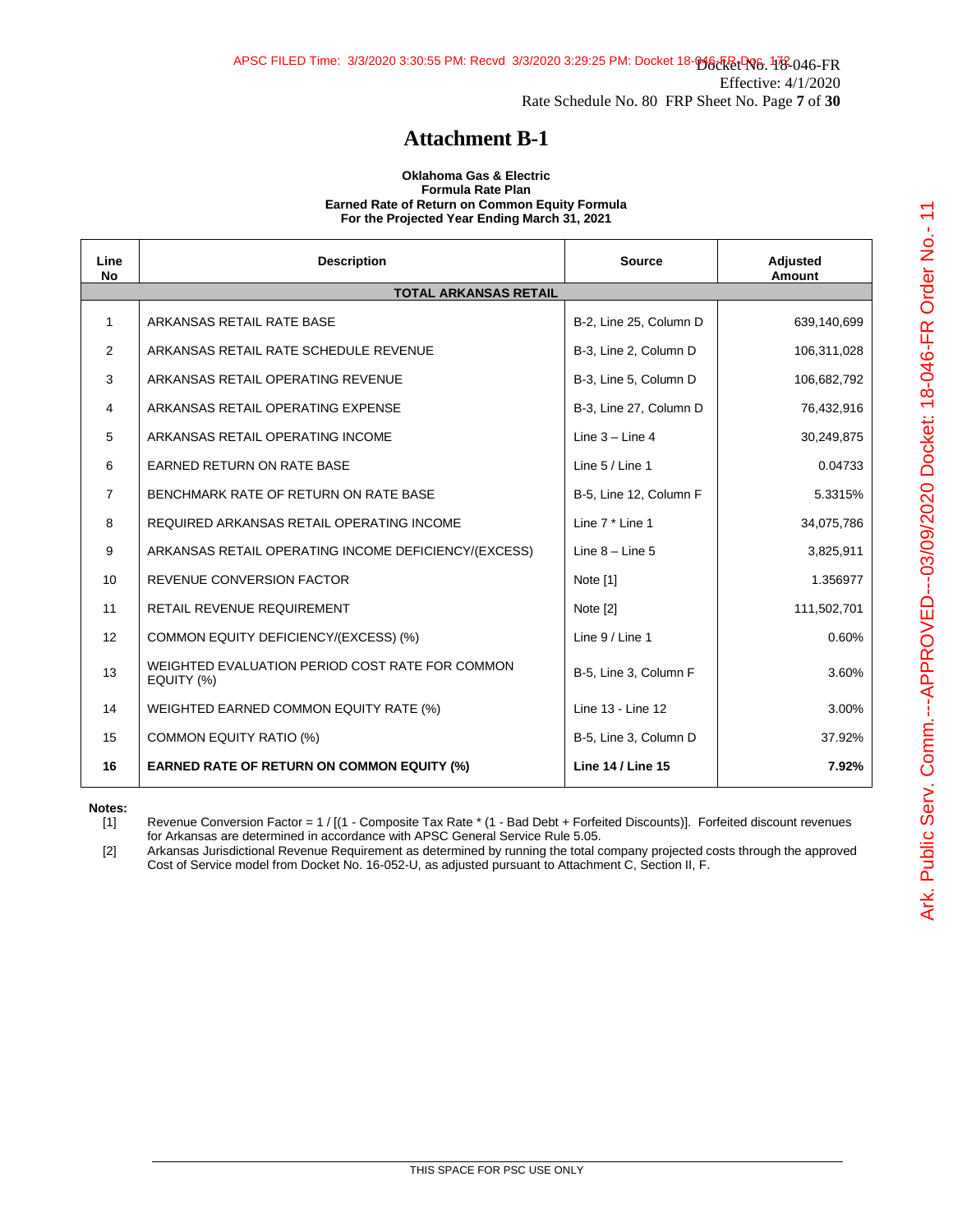#### **Oklahoma Gas & Electric Formula Rate Plan Rate Base For the Projected Year Ending March 31, 2021**

| Line<br><b>No</b> | <b>Description</b>                             | <b>Projected Year</b><br>Α | <b>Adjustments</b><br><b>B</b> [1] | <b>Adjusted</b><br>Projected<br>Year<br>C | <b>Arkansas Retail</b><br><b>Adiusted</b><br><b>Projected Year</b><br>D [2] |
|-------------------|------------------------------------------------|----------------------------|------------------------------------|-------------------------------------------|-----------------------------------------------------------------------------|
|                   |                                                |                            |                                    |                                           |                                                                             |
| $\mathbf{1}$      | PLANT IN SERVICE                               |                            |                                    |                                           |                                                                             |
| $\overline{2}$    | <b>Beginning Balance</b>                       | 10,559,676,873             | 674,353,552                        | 11,234,030,426                            |                                                                             |
| 3                 | <b>Ending Balance</b>                          | 11,234,030,426             | 36,396,643                         | 11,270,427,069                            |                                                                             |
| 4                 | Average Balance                                | 10,896,853,650             | 355,375,098                        | 11,252,228,748                            | 943,717,640                                                                 |
| 5                 | ACCUMULATED DEPRECIATION                       |                            |                                    |                                           |                                                                             |
| 6                 | <b>Beginning Balance</b>                       | (4,070,658,581)            | (545, 232, 597)                    | (4,615,891,178)                           |                                                                             |
| $\overline{7}$    | <b>Ending Balance</b>                          | (4,615,891,178)            | (14, 380, 759)                     | (4,630,271,937)                           |                                                                             |
| 8                 | Average Balance                                | (4,343,274,880)            | (279, 806, 678)                    | (4,623,081,558)                           | (357, 518, 509)                                                             |
| 9                 | AVERAGE NET UTILITY PLANT (L4 +L8)             | 6,553,578,770              | 75,568,420                         | 6,629,147,190                             | 586,199,131                                                                 |
|                   |                                                |                            |                                    |                                           |                                                                             |
| 10                | PLANT ACQUISITION ADJUSTMENT                   |                            |                                    |                                           |                                                                             |
| 11                | <b>Beginning Balance</b>                       | 148,301,899                | 0                                  | 148,301,899                               |                                                                             |
| 12                | <b>Ending Balance</b>                          | 148,301,899                | 0                                  | 148,301,899                               |                                                                             |
| 13                | Average Balance                                | 148,301,899                | $\Omega$                           | 148,301,899                               | 12,763,455                                                                  |
| 14                | AMORTIZATION OF ACQUISITION ADJ                |                            |                                    |                                           |                                                                             |
| 15                | <b>Beginning Balance</b>                       | (57,672,960)               | 0                                  | (57,672,960)                              |                                                                             |
| 16                | <b>Ending Balance</b>                          | (57,672,960)               | $\mathbf 0$                        | (57,672,960)                              |                                                                             |
| 17                | Average Balance                                | (57,672,960)               | $\Omega$                           | (57,672,960)                              | (4,963,566)                                                                 |
| 18                | <b>WORKING CAPITAL ASSETS:</b>                 |                            |                                    |                                           |                                                                             |
| 19                | <b>MATERIALS AND SUPPLIES</b>                  | 119,918,814                | (44, 873, 878)                     | 75,044,936                                | 6,272,896                                                                   |
| 20                | <b>PREPAYMENTS</b>                             | 6,798,376                  | $\Omega$                           | 6,798,376                                 | 570,176                                                                     |
| 21                | <b>FUEL INVENTORY</b>                          | 69,166,110                 | (42, 396, 386)                     | 26,769,724                                | 2,541,491                                                                   |
| 22                | <b>WORKING CASH</b>                            | 345,873,450                | 49,408                             | 345,922,858                               | 35,757,116                                                                  |
| 23                | TOTAL WORKING CAPITAL ASSETS                   | 541,756,749                | (87, 220, 856)                     | 454,535,893                               | 45,141,678                                                                  |
| 24                | <b>OTHER</b>                                   | $\mathbf 0$                | $\mathbf 0$                        | 0                                         | $\mathbf 0$                                                                 |
|                   |                                                |                            |                                    |                                           |                                                                             |
| 25                | <b>TOTAL RATE BASE</b><br>(L9+L13+L17+L23+L24) | 7,185,964,458              | (11,652,436)                       | 7,174,312,022                             | 639,140,699                                                                 |
|                   |                                                |                            |                                    |                                           |                                                                             |

**Notes:**

[1] Adjustments as set out in Attachment C to this FRP.

[2] Arkansas Retail Jurisdictional Rate Base as determined by running the total company projected costs through the approved Cost of Service model from Docket No. 16-052-U, as adjusted pursuant to Attachment C, Section II, F.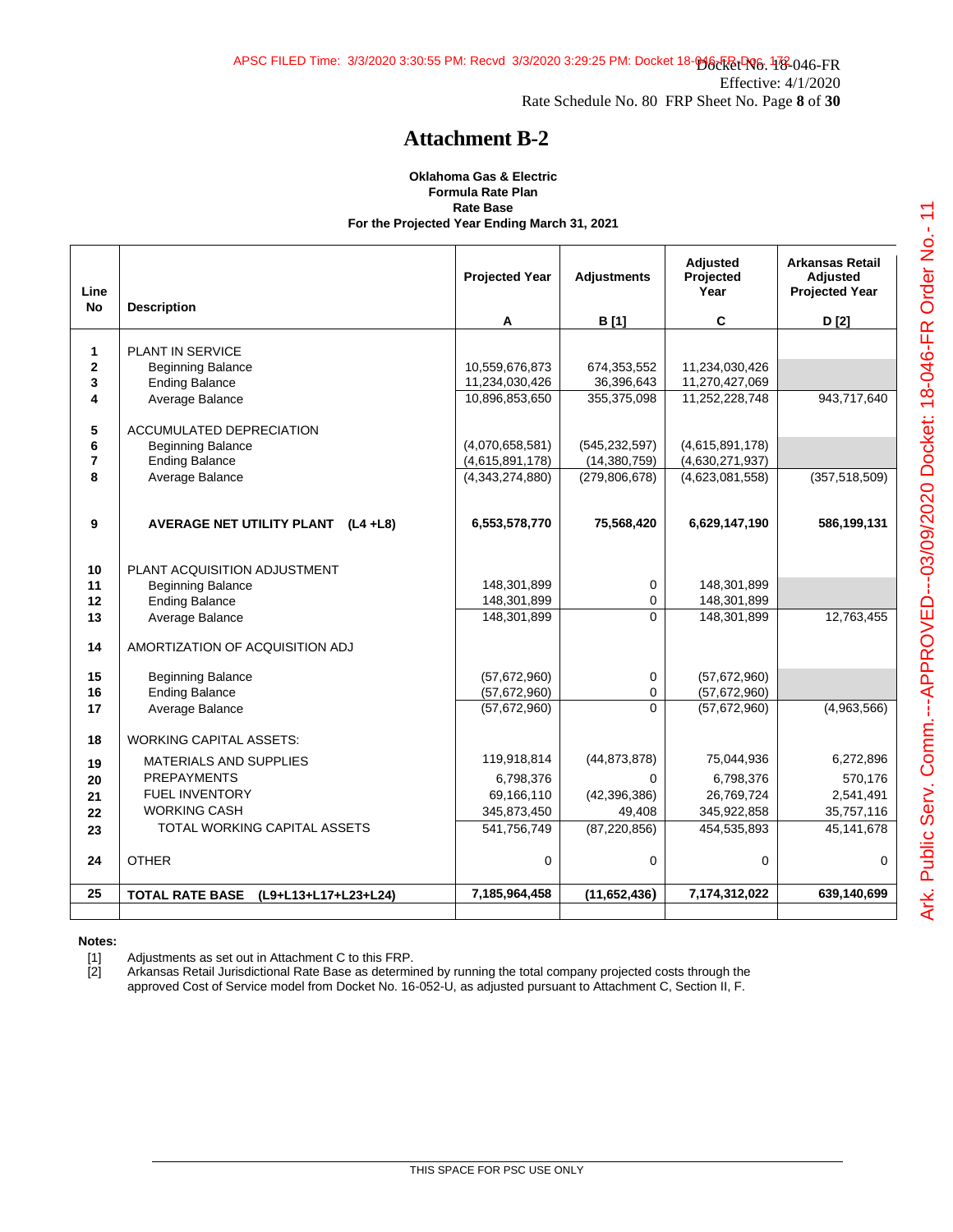#### **Oklahoma Gas & Electric Formula Rate Plan Operating Income For the Projected Year Ending March 31, 2021**

| Line<br><b>No</b>       | <b>Description</b>                                                  | <b>Adjusted</b><br><b>Historical Year</b> | <b>Adjustments</b>      | <b>Adiusted</b><br><b>Projected Year</b> | <b>Arkansas Retail</b><br><b>Adjusted</b><br><b>Projected Year</b> |
|-------------------------|---------------------------------------------------------------------|-------------------------------------------|-------------------------|------------------------------------------|--------------------------------------------------------------------|
|                         |                                                                     | A [1]                                     | <b>B</b> <sub>[2]</sub> | C                                        | D [3]                                                              |
|                         | <b>REVENUES</b>                                                     |                                           |                         |                                          |                                                                    |
| $\mathbf{1}$            | SALES TO ULTIMATE CUSTOMERS                                         |                                           |                         |                                          |                                                                    |
| $\overline{2}$          | ARKANSAS RETAIL RATE SCHEDULE REVENUE                               | 102,882,211                               | 3,428,817               | 106,311,028                              | 106,311,028                                                        |
| 3                       | ARKANSAS OTHER ELECTRIC REVENUE                                     | 371,764                                   | 0                       | 371.764                                  | 371,764                                                            |
| $\overline{\mathbf{4}}$ | OTHER JURISDICTIONAL REVENUE                                        | 1,157,286,739                             | 0                       | 1,157,286,739                            | $\Omega$                                                           |
| 5                       | <b>TOTAL OPERATING REVENUES</b>                                     |                                           |                         |                                          |                                                                    |
|                         | (Sum of L2 thru L4)                                                 | 1,260,540,714                             | 3,428,817               | 1,263,969,531                            | 106,682,792                                                        |
|                         | <b>EXPENSES</b>                                                     |                                           |                         |                                          |                                                                    |
| 6                       | <b>OPERATION &amp; MAINTENANCE</b>                                  |                                           |                         |                                          |                                                                    |
| $\overline{7}$          | <b>PRODUCTION</b>                                                   | 121,161,608                               | 13,417,152              | 134,578,760                              | 14,950,380                                                         |
| 8                       | <b>TRANSMISSION</b>                                                 | 15,324,337                                | 801,591                 | 16,125,928                               | 1,043,995                                                          |
| 9                       | <b>REGIONAL MARKET</b>                                              | 3,751,207                                 | $\Omega$                | 3,751,207                                | 282,368                                                            |
| 10                      | <b>DISTRIBUTION</b>                                                 | 93,461,489                                | (2,681,983)             | 90,779,506                               | 9,228,958                                                          |
| 11                      | <b>CUSTOMER ACCOUNTING</b>                                          | 20,256,765                                | (732, 619)              | 19,524,146                               | 1,769,041                                                          |
| 12                      | <b>CUSTOMER SERVICE &amp; INFORMATION</b>                           | 4,791,577                                 | (159, 733)              | 4,631,844                                | 288,830                                                            |
| 13                      | <b>SALES</b>                                                        | 4,655,925                                 | (159, 385)              | 4,496,540                                | 422,028                                                            |
| 14<br>15                | <b>ADMINISTRATIVE &amp; GENERAL</b><br><b>TOTAL O&amp;M EXPENSE</b> | 108,189,909                               | 3,356,416               | 111,546,325                              | 12,144,929                                                         |
|                         | (Sum of L6 thru L14)                                                | 371,592,816                               | 13,841,439              | 385,434,255                              | 40,130,529                                                         |
|                         |                                                                     |                                           |                         |                                          |                                                                    |
| 16                      | GAIN FROM DISPOSITION OF ALLOWANCES                                 | 0                                         | 0                       | $\mathbf 0$                              | 0                                                                  |
| 17                      | <b>REGULATORY DEBITS &amp; CREDITS</b>                              | $\Omega$                                  | $\Omega$                | $\Omega$                                 | $\Omega$                                                           |
|                         |                                                                     | 305,273,469                               | 21,729,720              | 327,003,189                              | 27,285,865                                                         |
| 18                      | <b>DEPRECIATION &amp; AMORTIZATION EXPENSES</b>                     |                                           |                         |                                          |                                                                    |
| 19                      | <b>ACCRETION EXPENSES</b>                                           | $\Omega$                                  | 0                       | $\Omega$                                 | $\Omega$                                                           |
| 20                      | AMORTIZATION OF PLANT ACQUISITION ADJUSTMENT                        | 5,492,663                                 | $\Omega$                | 5,492,663                                | 472,721                                                            |
| 21                      | OTHER CREDIT FEES                                                   | 0                                         | 0                       | $\Omega$                                 | $\Omega$<br>6,963,009                                              |
| 22                      | <b>TAXES OTHER THAN INCOME</b>                                      | 82,907,047                                | (1,073,761)             | 81,833,286                               | (18, 146)                                                          |
| 23                      | STATE INCOME TAX [4]                                                | 9,775,230                                 | (3,455,548)             | 6,319,682                                | 1,598,940                                                          |
| 24                      | FEDERAL INCOME TAX [4]                                              | 42,315,755                                | (3, 286, 783)           | 39,028,972                               |                                                                    |
| 25                      | GAIN/LOSS - DISPOSITION OF UTILITY PLANT                            | 0                                         | 0                       | 0                                        | $\mathbf 0$                                                        |
| 26                      | <b>OTHER</b>                                                        | $\Omega$                                  | 0                       | $\Omega$                                 | $\Omega$                                                           |
| 27                      | <b>TOTAL UTILITY OPERATING EXPENSE</b><br>(Sum of L15 thru L26)     | 817,356,980                               | 27,755,066              | 845,112,046                              | 76,432,916                                                         |
|                         |                                                                     |                                           |                         |                                          |                                                                    |
| 28                      | <b>NET UTILITY OPERATING INCOME</b><br>$(L5 - L27)$                 | 443,183,734                               | (24, 326, 249)          | 418,857,485                              | 30,249,875                                                         |

#### **Notes:**

[1] Reference Attachment D-3.

[2] Adjustments as set out in Attachment C to this FRP.

[3] Arkansas Retail Jurisdictional Expenses as determined by running the total company projected costs through the

approved Cost of Service model from Docket No. 16-052-U, as adjusted pursuant to Attachment C, Section II, F.

[4] Reference Attachment B-4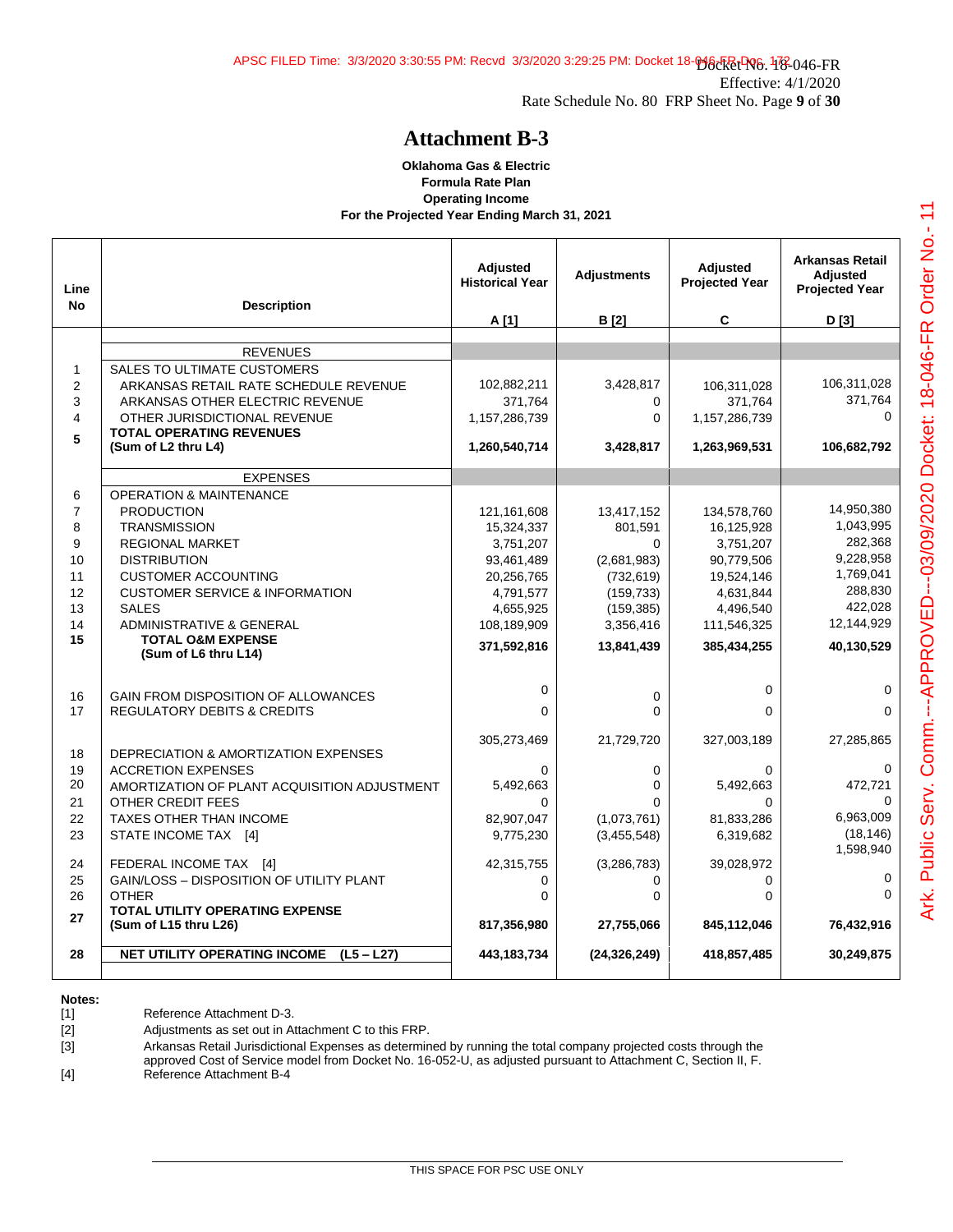#### **Oklahoma Gas & Electric Formula Rate Plan Income Tax For the Projected Year Ending March 31, 2021**

| Line<br><b>No</b>           | <b>Description</b>                                                                                                                                 | Projected<br>Year                    | Adjustment<br>s                              | Adjusted<br>Projected<br>Year               | <b>Arkansas</b><br>Retail<br>Adjusted<br>Projected<br>Year |
|-----------------------------|----------------------------------------------------------------------------------------------------------------------------------------------------|--------------------------------------|----------------------------------------------|---------------------------------------------|------------------------------------------------------------|
|                             |                                                                                                                                                    | A                                    | <b>B</b> [1]                                 | C                                           | D [2]                                                      |
| $\mathbf{1}$                | TOTAL OPERATING REVENUES                                                                                                                           | 1,260,540,714                        | 3,428,817                                    | 1,263,969,531                               | 106,682,792                                                |
| $\mathbf{2}$<br>3<br>4<br>5 | <b>TOTAL O&amp;M EXPENSE</b><br>GAIN FROM DISPOSITION OF ALLOWANCES<br><b>REGULATORY DEBITS AND CREDITS</b><br>DEPRECIATION & AMORTIZATION EXPENSE | 371,592,816<br>0<br>0<br>305,273,469 | 13,841,439<br>0<br>$\mathbf 0$<br>21,729,720 | 385,434,255<br>$\Omega$<br>0<br>327,003,189 | 40,130,529<br>0<br>27,285,865                              |
| $\,6$                       | <b>ACCRETION EXPENSE</b>                                                                                                                           |                                      | 0                                            | 0                                           |                                                            |
| $\overline{7}$<br>8         | AMORTIZATION OF PLANT ACQUISITION ADJUSTMENT<br>OTHER CREDIT FEES                                                                                  | 5,492,663                            | 0<br>0                                       | 5,492,663                                   | 472,721                                                    |
| 9<br>10<br>11               | TAXES OTHER THAN INCOME<br>GAIN/LOSS - DISPOSITION OF UTILITY PLANT<br><b>OTHER</b>                                                                | 0<br>82,907,047<br>0<br>0            | (1,073,761)<br>0<br>0                        | 81,833,286<br>0<br><sup>0</sup>             | 6,963,009                                                  |
| 12                          | <b>INTEREST EXPENSE [3]</b>                                                                                                                        | 130,246,352                          | (6, 568, 387)                                | 123,677,965                                 | 11,018,147                                                 |
| 13                          | NET INCOME BEFORE INCOME TAXES (L1- (Sum L2-L12))                                                                                                  | 365,028,367                          | (24, 500, 194)                               | 340,528,173                                 | 20,812,522                                                 |
| 14<br>15                    | ADJUSTMENTS TO NET INCOME BEFORE TAXES [4]<br>TAXABLE INCOME (L13 + L14)                                                                           | (28, 376, 709)<br>336,651,658        | (5.098,006)<br>(29, 598, 199)                | (33, 474, 715)<br>307,053,458               | (2,982,175)<br>17,830,348                                  |
|                             | <b>COMPUTATION OF STATE INCOME TAX [5]</b>                                                                                                         |                                      |                                              |                                             |                                                            |
| 16<br>17                    | TAXABLE INCOME (L15)<br>STATE ADJUSTMENTS [4]                                                                                                      | 336,651,658<br>0                     | (29, 598, 199)<br>$\Omega$                   | 307,053,458<br>0                            | 17,830,348<br>∩                                            |
| 18<br>19                    | STATE TAXABLE INCOME (L16 + L17)<br>STATE INCOME TAX BEFORE ADJUSTMENTS (L18 * Tax Rate) [1]                                                       | 336,651,658<br>20,541,811            | (29, 598, 199)<br>(1,806,023)                | 307,053,458<br>18,735,788                   | 17,830,348<br>1,087,972                                    |
| 20<br>21                    | ADJUSTMENTS TO STATE TAX [4]<br>STATE INCOME TAX (L19 + L20)                                                                                       | (10, 766, 581)<br>9,775,230          | (1,649,525)<br>(3,455,548)                   | (12, 416, 106)<br>6,319,682                 | (1, 106, 118)<br>(18, 146)                                 |
|                             | <b>COMPUTATION OF FEDERAL INCOME TAX [5]</b>                                                                                                       |                                      |                                              |                                             |                                                            |
| 22<br>23<br>24              | TAXABLE INCOME (L15)<br>STATE INCOME TAX BEFORE ADJUSTMENTS (L19)<br>FEDERAL ADJUSTMENTS [4]                                                       | 336,651,658<br>20,541,811<br>0       | (29, 598, 199)<br>(1,806,023)<br>0           | 307,053,458<br>18,735,788<br>$\Omega$       | 17,830,348<br>1,087,972                                    |
| 25<br>26                    | TOTAL FEDERAL TAXABLE INCOME (L22-L23 +L24)<br>FEDERAL INCOME TAX BEFORE ADJUSTMENTS (L25 * Tax Rate) [1]                                          | 316,109,847<br>66,383,068            | (27, 792, 176)<br>(5,836,357)                | 288,317,670<br>60,546,711                   | 16,742,375<br>3,515,899                                    |
| 27                          | ADJUSTMENTS TO FEDERAL TAX [4]                                                                                                                     | (24,067,313)                         | 2.549.574                                    | (21, 517, 739)                              | (1,916,959)                                                |
| 28                          | FEDERAL INCOME TAX (L26 + L27)                                                                                                                     | 42,315,755                           | (3, 286, 783)                                | 39,028,972                                  | 1,598,940                                                  |

**Notes:**

[1] Adjustments and applicable tax rate as set out in Attachment C to this FRP.<br>[2] Arkansas Retail Jurisdiction as determined by running the total company pro Arkansas Retail Jurisdiction as determined by running the total company projected costs through the approved Cost of Service model from Docket No. 16-052-U, as adjusted pursuant to Attachment C, Section II, F.

[3] Interest Expense for Col. C is Weighted Cost of Debt (COD) Rate as derived from COD elements reflected in Attachment B-5 x Rate Base per Attachment B-2, Column C.

[4] List all adjustments including descriptions in a supporting schedule.

[5] Computation of Income Tax includes both current and deferred income taxes.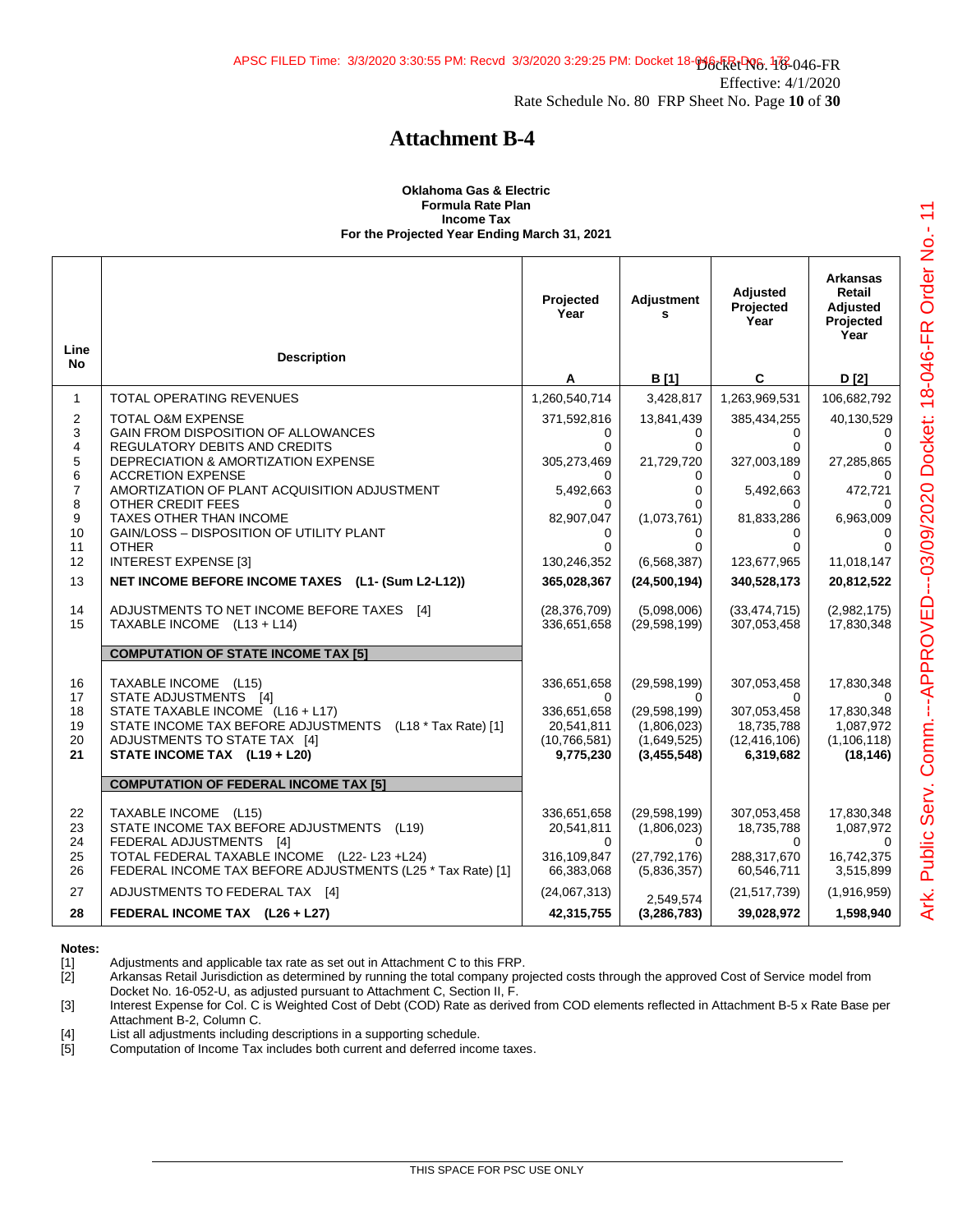#### **Oklahoma Gas & Electric Formula Rate Plan Benchmark Rate of Return on Rate Base For the Projected Year Ending March 31, 2021**

| (A)         | (B)                                         | (C)                           | (D)                         | (E)                                            | (F)<br><b>Benchmark</b>                      |
|-------------|---------------------------------------------|-------------------------------|-----------------------------|------------------------------------------------|----------------------------------------------|
| Line<br>No. | <b>Description</b>                          | Capital<br>Amount (\$)<br>[1] | Capital<br>Ratio (%)<br>[2] | Cost<br><b>Rate (%)</b><br>$\lbrack 3 \rbrack$ | Rate Of<br><b>Return On</b><br>Rate Base [4] |
|             | Long-Term Debt                              | 3,420,641,453                 | 35.2800%                    | 4.66%                                          | 1.64400%                                     |
| 2           | <b>Preferred Stock</b>                      |                               | 0.0000%                     | $0.00\%$                                       | 0.00000%                                     |
| 3           | Common Equity                               | 3,677,042,464                 | 37.9200%                    | 9.50%                                          | 3.60240%                                     |
| 4           | <b>Accumulated Deferred Income</b><br>Taxes | 929,642,412                   | 9.5900%                     | $0.00\%$                                       | 0.00000%                                     |
| 5           | Pre-1971 ADITC                              |                               | 0.0000%                     | $0.00\%$                                       | 0.00000%                                     |
| 6           | Post-1970 ADITC                             | 7,096,515                     | 0.0700%                     | 7.03%                                          | 0.00520%                                     |
| 7           | <b>Customer Deposits</b>                    | 82,745,665                    | 0.8500%                     | 2.40%                                          | 0.02040%                                     |
| 8           | Short-Term/Interim Debt                     | 213,268,463                   | 2.2000%                     | 2.36%                                          | 0.05190%                                     |
| 9           | Current Accrued, and Other<br>Liabilities   | 1,359,319,892                 | 14.0200%                    | $0.00\%$                                       | 0.00000%                                     |
| 10          | Capital Leases                              |                               | 0.0000%                     | 0.00%                                          | 0.00000%                                     |
| 11          | <b>Other Capital Items</b>                  | 6,848,057                     | 0.0700%                     | 10.83%                                         | 0.00760%                                     |
| 12          | Total                                       | 9,696,604,920                 | 100.00%                     |                                                | 5.33%                                        |

**Notes :**

- [2] Capital amounts each divided by the Total Capital Amount.
- [3] The cost rates shall be calculated in accordance with the calculation applied by the Commission in Docket No. 16-052- U. Support for the cost of Long-Term debt and cost of Preferred Stock shall be provided in the same format and level of detail required by the Filing Requirements, respectively. Support for the Short-Term debt cost rate and the DOE Obligation cost rate, if applicable, should include a general description of how the interest rate is determined and the same level of detail provided in the Filing Requirements in Attachment E, Item No. 15. The cost rate for Customer Deposits shall be the Commission-approved rate in effect during the year. The Cost Rate for Common Equity shall be that approved by Commission Order in Docket No. 16-052-U.

[4] The components in Column F are the corresponding Cost Rates multiplied by the associated Capital Ratio.

<sup>[1]</sup> The capital balances for Long-Term Debt, Capital Leases, Preferred Equity, Common Equity and Other Capital shall be mid-year (September 30) balances adjusted to reflect any intercompany payables balances using a 13 month average, if applicable, consistent with Commission Order in Docket No. 16-052-U. Support for the 13 month average of the intercompany payables calculations shall be provided. The total debt-to-equity ratio (DTE) for external capital, including the short-term debt percentage of 2.9%, shall be fixed at 50/50, consistent with Commission Order in Docket No. 16- 052-U. Capital amounts shall include mid-year (September 30) balances for Post-1970 Investment Tax Credits, Customer Deposits, and Short-Term debt balances, beginning and ending year average for Accumulated Deferred Income Tax (ADIT), and 13-month average balances for Current, Accrued and Other Liabilities (CAOL), if applicable. A September 30 balance sheet should be provided as well as a reconciliation between the balance sheet and Column (C) amounts. Support for the CAOL balances shall include the same format and detail as required by the Filing Requirements in Attachment E, Item No. 15.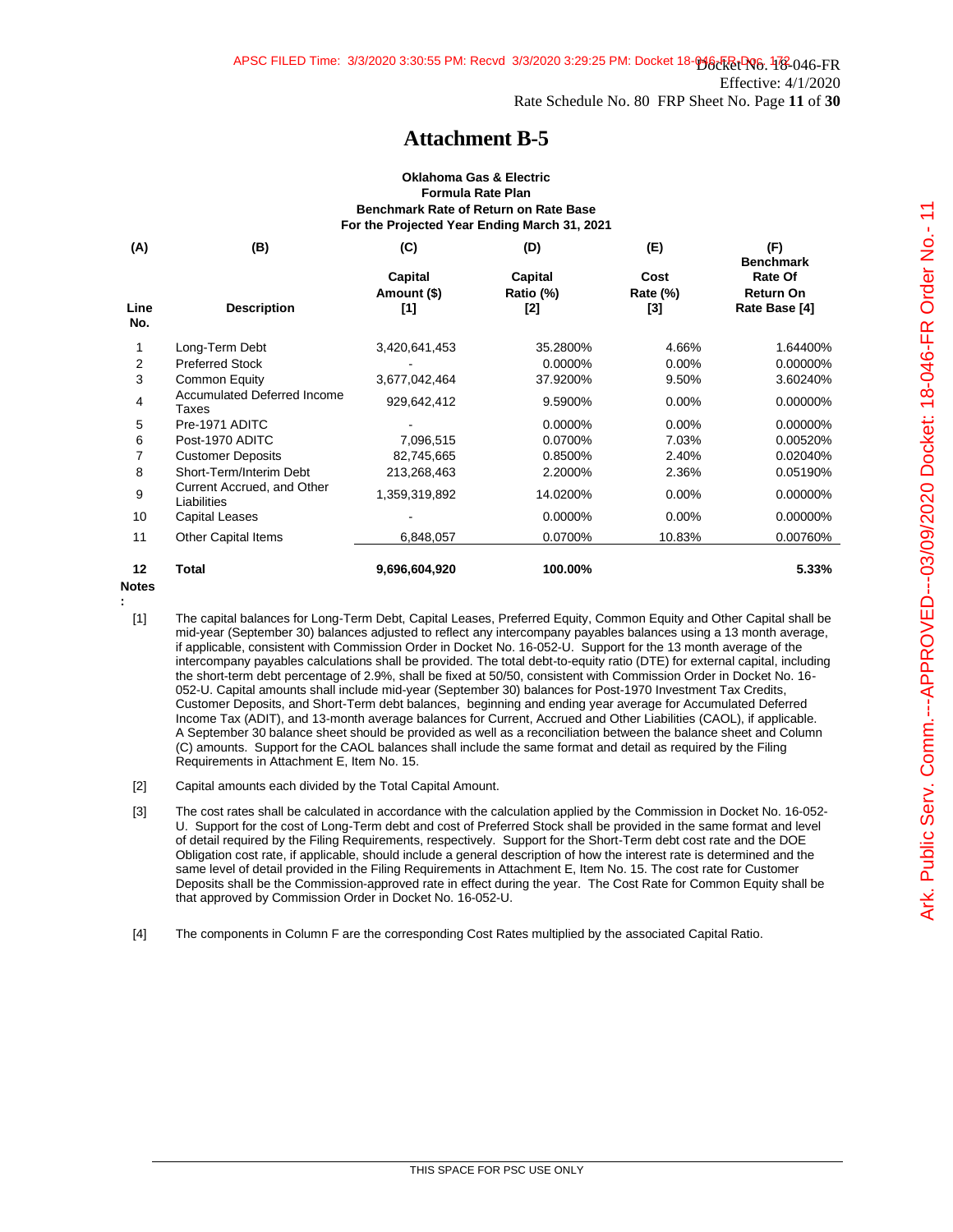## **Oklahoma Gas & Electric Formula Rate Plan FRP Revenue Redetermination Formula For the Projected Year Ending March 31, 2021**

| <b>SECTION 1</b> |                                                    |                                                                                                                                   |             |           |
|------------------|----------------------------------------------------|-----------------------------------------------------------------------------------------------------------------------------------|-------------|-----------|
|                  | <b>BANDWIDTH DEVELOPMENT</b>                       |                                                                                                                                   |             |           |
| Line             |                                                    |                                                                                                                                   |             |           |
| No               | <b>DESCRIPTION</b>                                 | <b>REFERENCE</b>                                                                                                                  |             |           |
| 1                | Earned Rate of Return on Common Equity ("ERR") [1] | <b>B-1, Line 16</b>                                                                                                               |             | 7.92%     |
| 2                | Target Return Rate ("TRR") [2]                     | B-5, Line 3, Column E                                                                                                             |             | 9.50%     |
| 3                | Upper Bandwidth Limit                              | Line $2 + 0.50%$                                                                                                                  |             | 10.00%    |
| 4                | <b>Lower Bandwidth Limit</b>                       | Line 2 - 0.50%                                                                                                                    |             | 9.00%     |
| 5                | <b>ROE Adjustment</b>                              | If $L1 < L4$ , then $L2 - L1$ ; If $L1 >$<br>L3, then L2 - L1, but no<br>adjustment if L1 $\ge$ L4 and L1 $\le$<br>L <sub>3</sub> |             | 1.58%     |
| <b>SECTION 2</b> |                                                    |                                                                                                                                   |             |           |
|                  | <b>ROE BANDWIDTH RATE ADJUSTMENT</b>               |                                                                                                                                   |             |           |
| Line             |                                                    |                                                                                                                                   |             |           |
| No               | <b>DESCRIPTION</b>                                 | <b>REFERENCE</b>                                                                                                                  |             |           |
| 6                | <b>ROE Adjustment</b>                              | Per Line 5                                                                                                                        | 1.58%       |           |
| 7                | Common Equity Capital Ratio                        | B-5, Line 3, Column D                                                                                                             | 37.92%      |           |
| 8                | <b>Retail Rate Base</b>                            | <b>B-1, Line 1</b>                                                                                                                | 639,140,699 |           |
| 9                | <b>Revenue Conversion Factor</b>                   | <b>B-1, Line 10</b>                                                                                                               | 1.35698     |           |
| 10               | Total Rate Change in FRP Revenue                   | Line 6 * Line 7 * Line 8 * Line 9                                                                                                 |             | 5,191,673 |

**Notes:**

The ERR is the Earned Rate of Return on Common Equity, calculated by dividing the weighted earned common equity rate by the common equity ratio percentage.

[2] The TRR is the Company's cost rate for common equity as established by the Commission in Docket No. 16-052-U.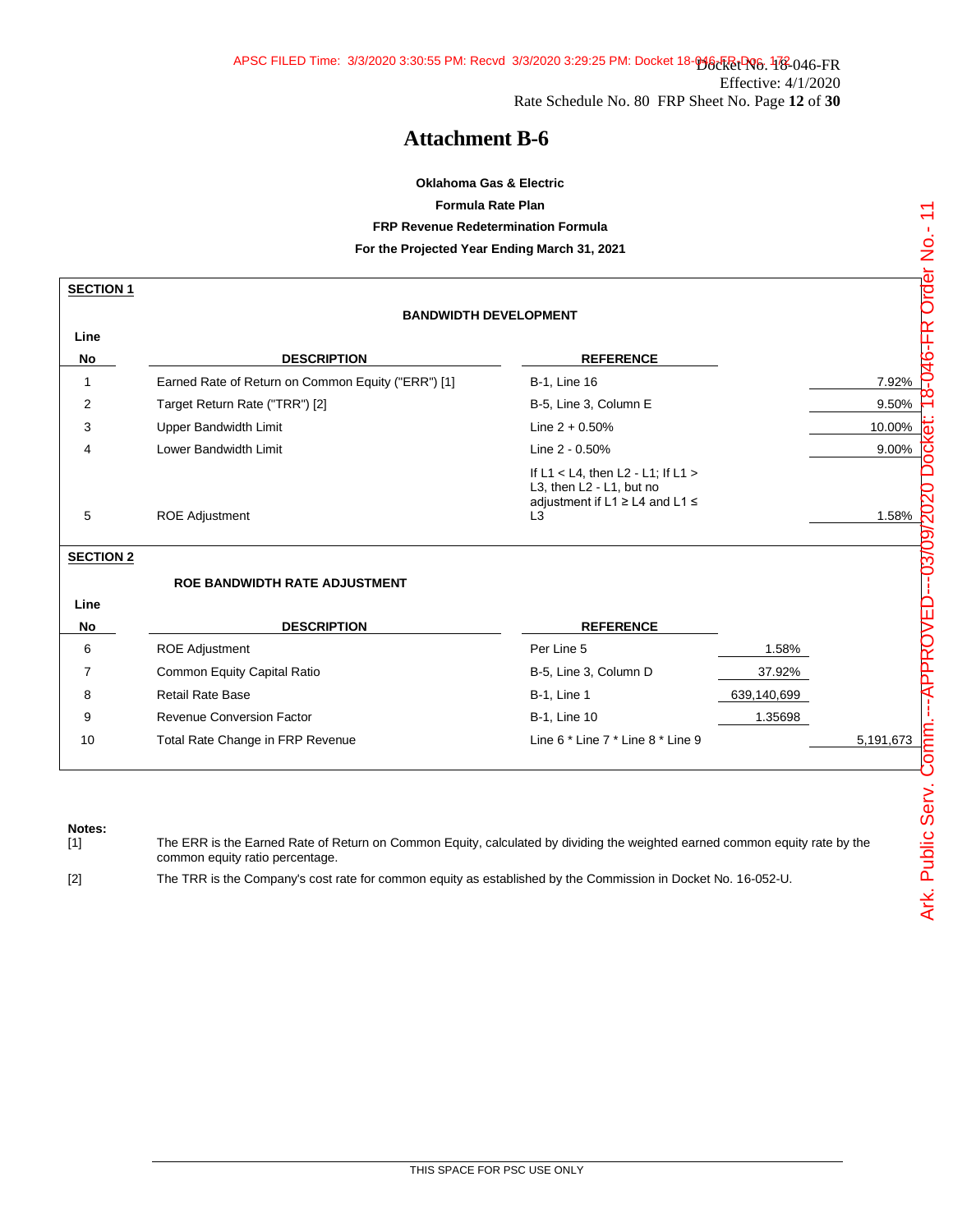# **Attachment C**

### **Oklahoma Gas & Electric FORMULA RATE PLAN ADJUSTMENTS**

The amounts reflected in Attachments B and D shall be adjusted to reflect the following:

### **I. General**

- A) The rate base, revenue and expense effects associated with riders which recover specific costs or other rate mechanisms the utility may have in effect shall not be included in the Formula Rate Plan Projected and Historical Year periods.
- B) The Historical Year balance sheet shall be the source for rate base and capital for the Historical Year used in Attachment D. The Historical Year income statement shall be the source for revenue and expense amounts used in Attachment D.
- C) The Historical Year shall be adjusted to remove rider revenue and expenses, remove amounts, or otherwise make adjustments, consistent with the most recent general rate case, and other adjustments as described in Attachment C.
- D) The Company's Projected Year will be built utilizing Historical Year data adjusted for reasonably known and measurable changes and will include other adjustments as documented in this Attachment C.
- E) The Projected Year shall be adjusted to remove rider revenue and expenses, remove amounts, or otherwise make adjustments, consistent with the Commission's Order in Docket No. 16-052-U, and other adjustments as described in Attachment C.
- F) Rate base amounts for both the Historical Year and the Projected Year shall exclude construction work in progress (CWIP), Non-Utility Plant, and Plant Held for Future Use. Plant and Accumulated Depreciation amounts for both the Historical Year and the Projected Year shall be adjusted to remove Asset Retirement Obligations.
- G) No adjustments shall be made in either the Projected or Historical Year to annualize any expense.
- H) During the term of the FRP the Lost Contribution to Fixed Costs portion of the utility's Energy Efficiency Rider shall be set to zero.
- I) Depreciation Expenses and Accumulated Depreciation shall reflect Commission-approved rates. No changes in depreciation rates shall be made in the annual FRP filing. During an annual FRP filing, a utility may request an interim rate for plant added which has no approved depreciation rate, excluding major plant acquisitions. OG&E shall request depreciation rates for major plant acquisitions within the docket requesting approval for the purchase of the plant.
- J) Revenue and cost effects that were imputed in the general rate case shall be similarly imputed in the annual FRP filing.
- K) OG&E shall not record a regulatory asset or a regulatory liability representing the amount by which an FRP increase or decrease absent the operation of the 4 percent cap exceeds the actual FRP increase or decrease that is implemented pursuant to the operation of this tariff.

### II. **Cost of Service Categories**

A. Revenues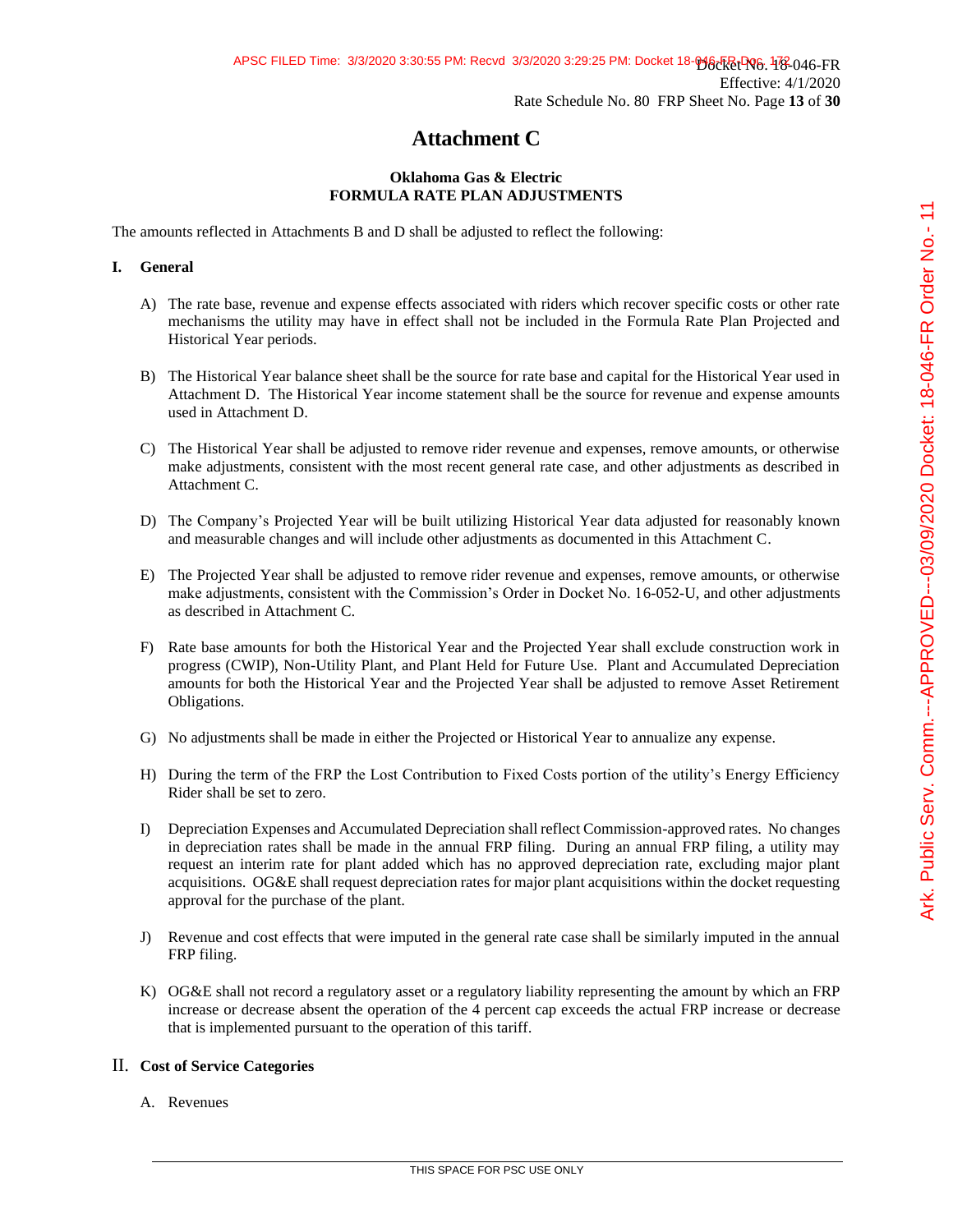- 1. For the Filing Year, total revenue used on Attachment A.2 shall be based on OG&E's projected annualized billing determinants and rates which will be in effect at year-end. Because year-end data will not be available at the time of the filing, revenue projections for the Filing Year shall be updated based on actual data during the Rider FRP procedural schedule.
- 2. For the Projected Year, revenue shall be based on OG&E's projected annualized billing determinants and rates which will be in effect at year-end. Adjustments for customer growth and thirty-year weather normalized average usage and average demands established from Docket No.16-052-U.
- 3. The Historical Year shall reflect actual revenues. No adjustments for growth or weather shall be included.
- 4. Revenues associated with special rate contracts shall be treated consistent with the terms of the contract.

## B. Rate Base

- 1. For the Historical Year, plant shall reflect the average of beginning and ending year balances.
- 2. For the Projected Year plant shall reflect the average of beginning and ending year balances. Plant shall include adjustments based on projections, including but not limited to, CCN/CECPN projects approved or expected to be approved by the Commission and in service by the beginning of the Projected Year for the beginning year balances, and include projects in-service by the end of the Projected Year for ending year balances.
- 3. For the Historical Year, WCA shall reflect a 13-month average.
- 4. For the Projected Year, WCA shall reflect a 13-month average of the Historical Year with adjustments or projections to reflect a more representative balance.

### C. Expenses

- 1. The Historical Year shall reflect actual expenses, adjusted as described in Attachment C.
- D. Income Tax Expense

All state and federal income tax effects including 1) adjustments to taxable income, 2) adjustments to current taxes, and 3) provisions for deferred income tax (debit and credit) shall be adjusted or eliminated, as appropriate, to comport with the following principles:

- 1. All Projected Year and Historical Year interest expenses shall be eliminated and replaced with an imputed interest expense amount equal to the rate base multiplied by the weighted embedded cost of debt;
- 2. Effects associated with other adjustments shall be similarly and consistently adjusted;
- 3. The Projected Year shall reflect the corporate state and federal income tax laws legally in effect on the date the Evaluation Report is filed. The Historical Year shall reflect the corporate state and federal income tax laws legally in effect at year-end;
- 4. For the Projected Year and Historical Year, tax effects normally excluded for ratemaking purposes shall be eliminated.
- E. Benchmark Rate of Return on Rate Base

For the Projected Year and the Historical Year, the following adjustments shall be made: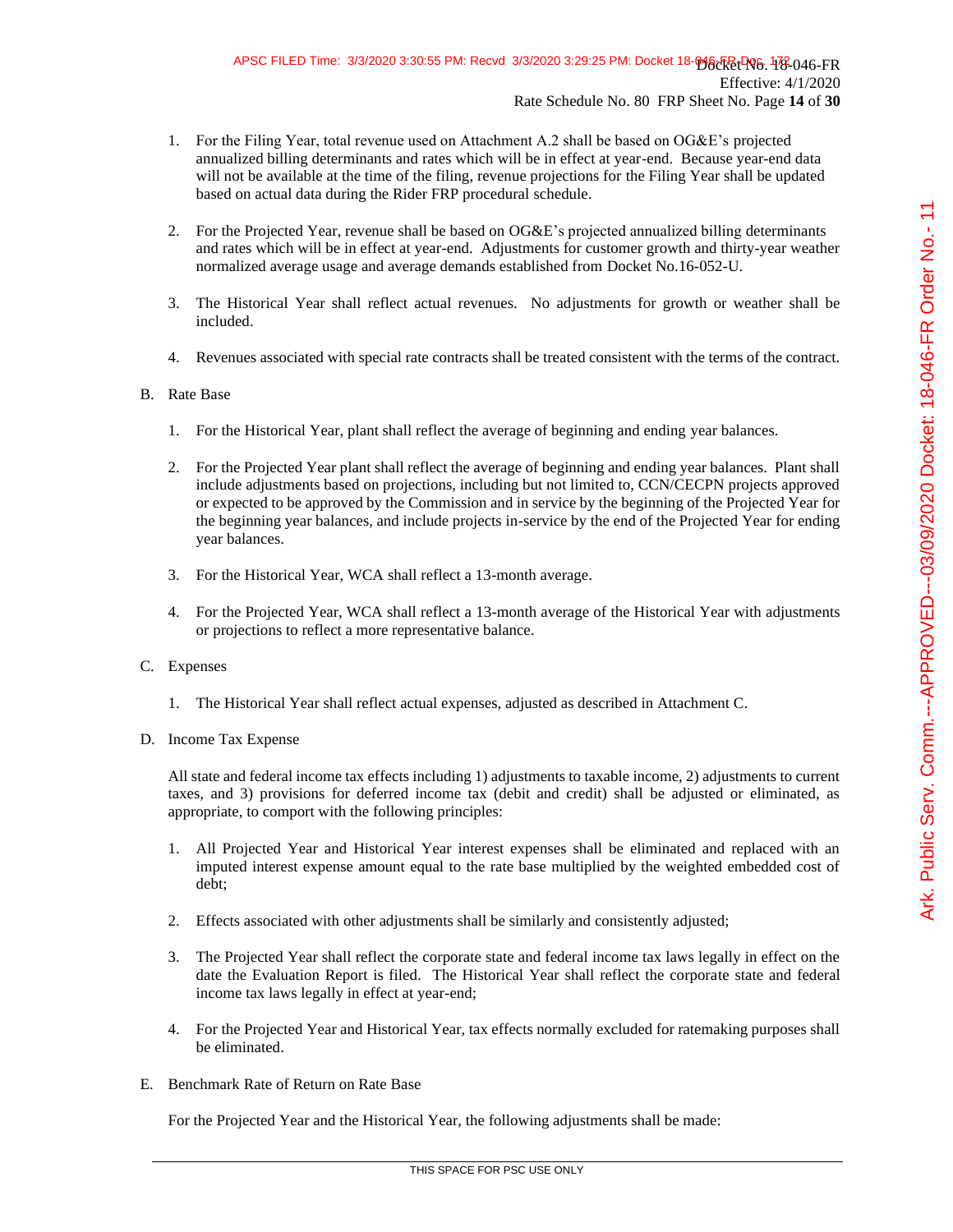- 1. CAOL shall be based on the Historical Year 13-month averages, as adjusted, and include all accounts consistent with those ordered by the Commission in Docket No. 16-052-U;
- 2. Accumulated Deferred Income Taxes (ADIT) shall be based on the beginning and ending test year average and include all accounts consistent with those ordered by the Commission in Docket No. 16- 052-U;
- 3. The capital balances for Long-Term Debt, Capital Leases, Preferred Equity, Common Equity, DOE Obligation and Other Capital shall be mid-year (September 30) balances adjusted to reflect intercompany payables balances using any 13 month average, if applicable, consistent with those ordered by the Commission in Docket No. 16-052-U;
- 4. The DTE ratio for external capital, including the short-term debt percentage of 2.9%, shall be fixed at 50/50.
- 5. The return on equity shall be the value determined in Docket No. 16-052-U.

### F. Load Data

- 1. For the Projected Year, load data shall be based on OG&E's projected annualized load which will be on the system at year-end. All adjustments to load will be consistent with the adjustments to load data established from Docket No. 16-052-U. The load data for any load management tariff customers will be projected actual load.
- 2. For the Historical Year, load data shall reflect actual load. There will be no adjustments for customer growth or weather normalization. The load data for any load management tariff customers will be actual load.

#### **III. Other Adjustments**

#### A. Reclassifications

- 1. For the Historical Year and Projected Year, revenues included in Other Electric Revenue shall be reclassified to the appropriate jurisdictional rate schedule revenue category.
- 2. For the Projected Year and Historical Year, costs not allowable for ratemaking purposes shall be excluded as specified in Section I, or removed by adjustment. Likewise, costs that are allowed, but recorded below the utility operating income line, shall be included in the annual FRP filing cost data through appropriate reclassification adjustments.
- B. Out-of-Period Items

Expenses and revenues that are related to transactions occurring prior to the Historical Year but are recorded in the Historical Year shall be eliminated, including any associated tax adjustments.

C. Other

Nothing in this Attachment shall preclude OG&E or any party from proposing additional adjustment(s) beyond those described above.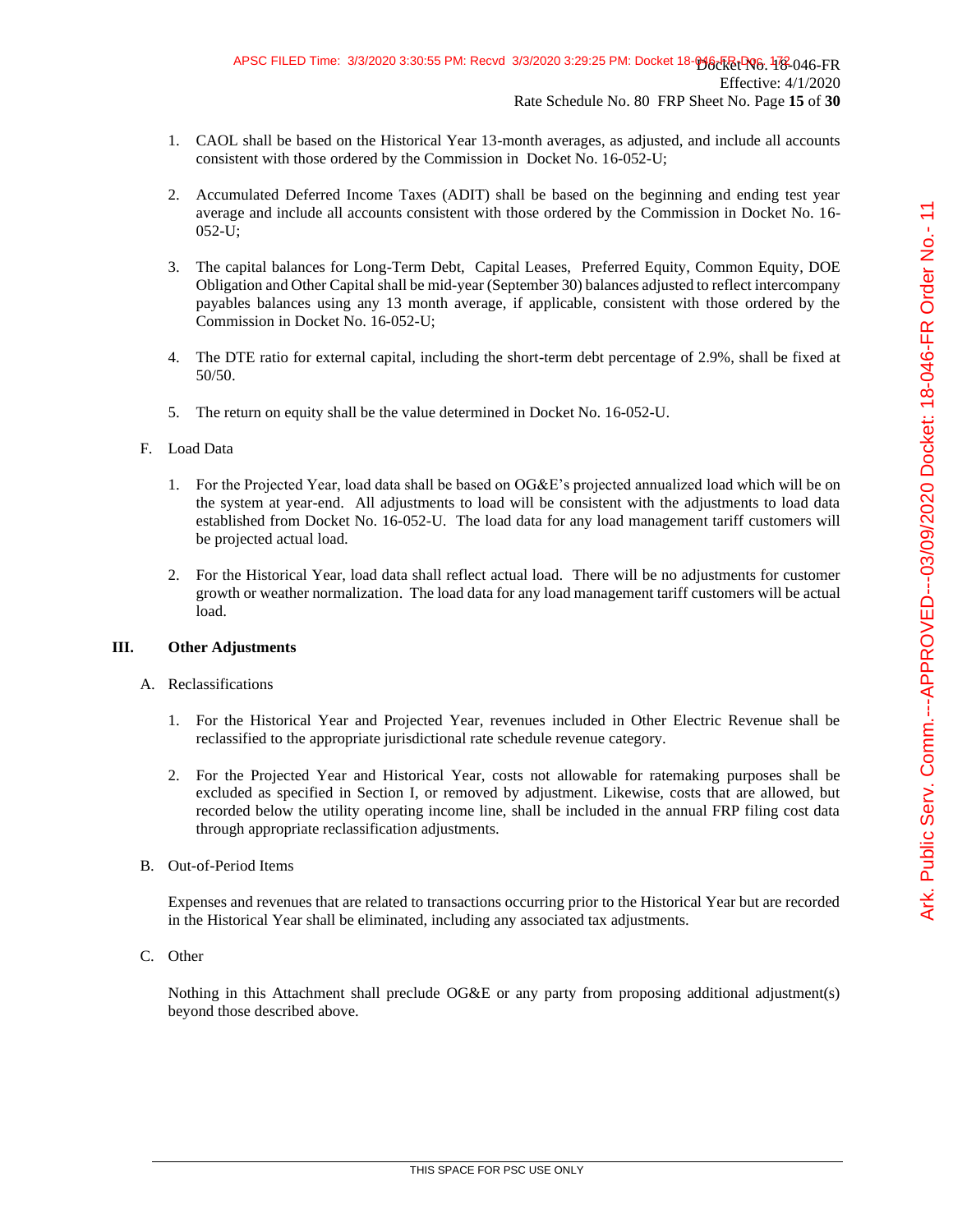#### **Oklahoma Gas & Electric Formula Rate Plan Earned Rate of Return on Common Equity Formula For the Historical Year Ending March 31, 2019**

| Line<br><b>No</b> | <b>Description</b>                                            | <b>Source</b>            | <b>Adjusted</b><br>Amount |
|-------------------|---------------------------------------------------------------|--------------------------|---------------------------|
|                   | <b>TOTAL ARKANSAS RETAIL</b>                                  |                          |                           |
| $\mathbf{1}$      | ARKANSAS RETAIL RATE BASE                                     | D-2, Line 27, Column D   | 606,452,853               |
| 2                 | ARKANSAS RETAIL RATE SCHEDULE REVENUE                         | D-3, Line 2, Column D    | 102,882,211               |
| 3                 | ARKANSAS RETAIL OPERATING REVENUE                             | D-3, Line 5, Column D    | 103,253,975               |
| 4                 | ARKANSAS RETAIL OPERATING EXPENSE                             | D-3, Line 29, Column D   | 76,488,185                |
| 5                 | ARKANSAS RETAIL OPERATING INCOME                              | Line $3 -$ Line 4        | 26,765,790                |
| 6                 | <b>EARNED RETURN ON RATE BASE</b>                             | Line 5 / Line 1          | 0.04413                   |
| $\overline{7}$    | BENCHMARK RATE OF RETURN ON RATE BASE                         | D-5, Line 12, Column F   | 5.38%                     |
| 8                 | REQUIRED ARKANSAS RETAIL OPERATING INCOME                     | Line 7 * Line 1          | 32,621,705                |
| 9                 | ARKANSAS RETAIL OPERATING INCOME DEFICIENCY/(EXCESS)          | Line 8 - Line 5          | 5,855,915                 |
| 10                | <b>REVENUE CONVERSION FACTOR</b>                              | Note [1]                 | 1.356977                  |
| 11                | RETAIL REVENUE REQUIREMENT                                    | Note [2]                 | 110,828,553               |
| 12                | COMMON EQUITY DEFICIENCY/(EXCESS) (%)                         | Line 9 / Line 1          | 0.97%                     |
| 13                | WEIGHTED EVALUATION PERIOD COST RATE FOR COMMON<br>EQUITY (%) | D-5, Line 3, Column F    | 3.54%                     |
| 14                | WEIGHTED EARNED COMMON EQUITY RATE (%)                        | Line 13 - Line 12        | 2.57%                     |
| 15                | <b>COMMON EQUITY RATIO (%)</b>                                | D-5, Line 3, Column D    | 37.21%                    |
| 16                | <b>EARNED RATE OF RETURN ON COMMON EQUITY (%)</b>             | <b>Line 14 / Line 15</b> | 6.91%                     |

**Notes:**

[1] Revenue Conversion Factor = 1 / [(1 - Composite Tax Rate \* (1 - Bad Debt + Forfeited Discounts)]. Forfeited discount revenues for Arkansas are determined in accordance with APSC General Service Rule 5.05.

[2] Arkansas Jurisdictional Revenue Requirement as determined by running the total company projected costs through the approved Cost of Service model from Docket No. 16-052-U.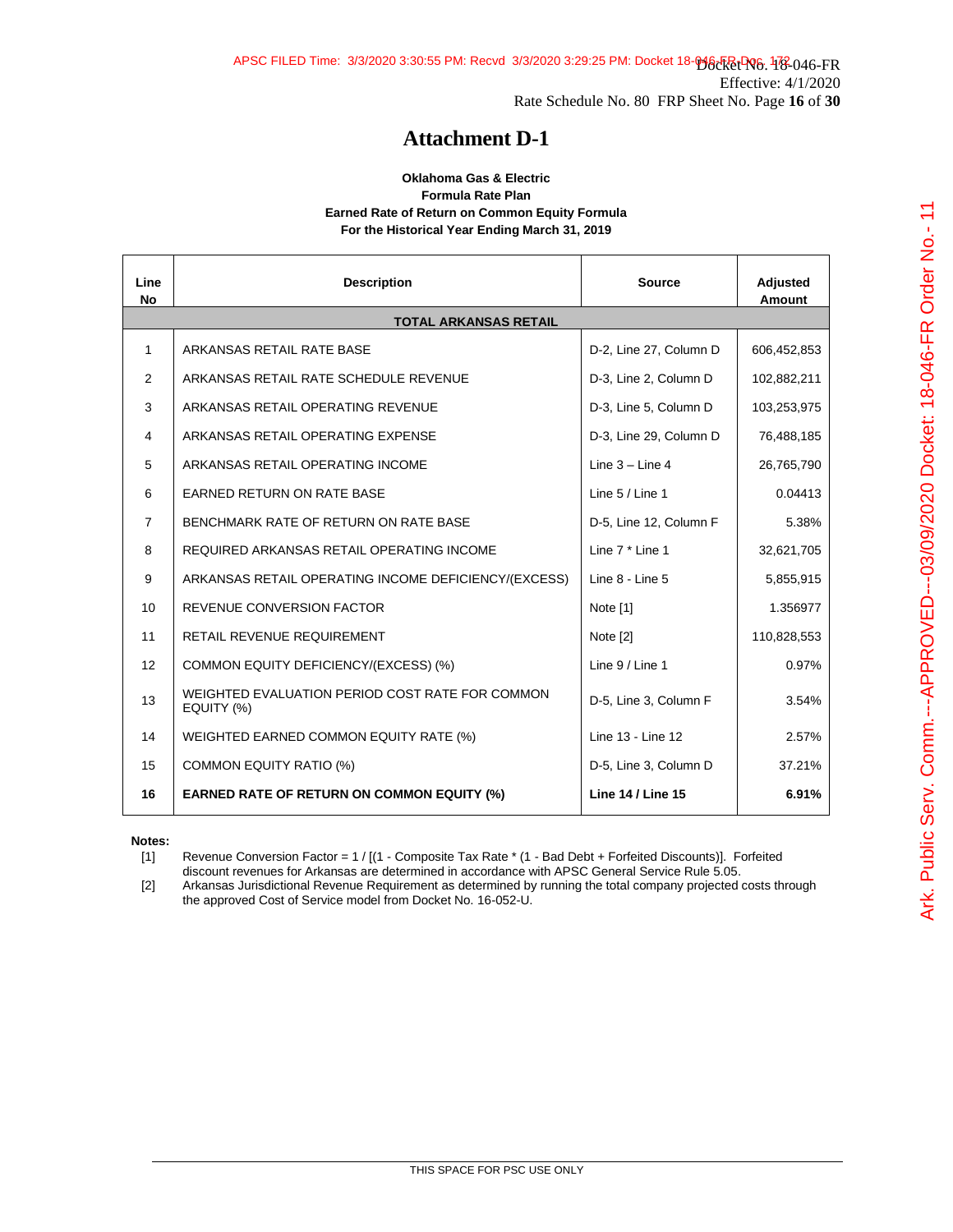#### **Oklahoma Gas & Electric Formula Rate Plan Rate Base For the Historical Year Ending March 31, 2019**

| Line<br><b>No</b> | <b>Description</b>                                | <b>Historical Year Per</b><br><b>Books</b> | <b>Historical</b><br>Year<br><b>Adjustments</b> | <b>Adjusted</b><br><b>Historical Year</b> | <b>Arkansas Retail</b><br><b>Adiusted Historical</b><br>Year |
|-------------------|---------------------------------------------------|--------------------------------------------|-------------------------------------------------|-------------------------------------------|--------------------------------------------------------------|
|                   |                                                   | A                                          | B [1]                                           | C                                         | D[2]                                                         |
|                   |                                                   |                                            |                                                 |                                           |                                                              |
| 1                 | <b>PLANT IN SERVICE</b>                           |                                            |                                                 |                                           |                                                              |
| $\mathbf 2$       | <b>Beginning Balance</b>                          | 11,409,871,051                             | (1,028,018,475)                                 | 10,381,852,576                            |                                                              |
| 3                 | <b>Ending Balance</b>                             | 12,214,978,674                             | (1,655,301,801)                                 | 10,559,676,873                            |                                                              |
| 4                 | Average Balance                                   | 11,812,424,862                             | (1,341,660,138)                                 | 10,470,764,725                            | 886,258,927                                                  |
|                   |                                                   |                                            |                                                 |                                           |                                                              |
| 5<br>6            | ACCUMULATED DEPRECIATION                          | (4,024,774,453)                            | 53,943,829                                      | (3,970,830,624)                           |                                                              |
| $\overline{7}$    | <b>Beginning Balance</b><br><b>Ending Balance</b> | (4, 145, 187, 567)                         | 74,528,985                                      | (4,070,658,581)                           |                                                              |
| 8                 |                                                   | (4,084,981,010)                            | 64,236,407                                      | (4,020,744,603)                           | (340, 038, 284)                                              |
|                   | Average Balance                                   |                                            |                                                 |                                           |                                                              |
| 9                 | AVERAGE NET UTILITY PLANT (L4 + L8)               | 7,727,443,853                              | (1, 277, 423, 731)                              | 6,450,020,122                             | 546,220,642                                                  |
|                   |                                                   |                                            |                                                 |                                           |                                                              |
|                   |                                                   |                                            |                                                 |                                           |                                                              |
| 10                | PLANT ACQUISITION ADJUSTMENT                      |                                            |                                                 |                                           |                                                              |
| 11                | <b>Beginning Balance</b>                          | 151,643,703                                | (3,341,804)                                     | 148,301,899                               |                                                              |
| 12<br>13          | <b>Ending Balance</b>                             | 151,643,703                                | (3,341,804)                                     | 148,301,899                               |                                                              |
|                   | Average Balance                                   | 151,643,703                                | (3,341,804)                                     | 148,301,899                               | 13,876,757                                                   |
|                   |                                                   |                                            |                                                 |                                           |                                                              |
|                   |                                                   |                                            |                                                 |                                           |                                                              |
| 14                | AMORTIZATION OF ACQUISITION ADJ                   |                                            |                                                 |                                           |                                                              |
| 15                | <b>Beginning Balance</b>                          | (52, 842, 466)                             | 662,169                                         | (52, 180, 297)                            |                                                              |
| 16                | <b>Ending Balance</b>                             | (58, 409, 803)                             | 736,843                                         | (57,672,960)                              |                                                              |
| 17                | Average Balance                                   | (55, 626, 135)                             | 699,506                                         | (54, 926, 629)                            | (5, 139, 540)                                                |
|                   |                                                   |                                            |                                                 |                                           |                                                              |
| 18                | <b>WORKING CAPITAL ASSETS</b>                     |                                            |                                                 |                                           |                                                              |
| 19                | <b>MATERIALS AND SUPPLIES</b>                     | 110,721,082                                | 9,197,732                                       | 119,918,814                               | 9,738,658                                                    |
| 20                | <b>PREPAYMENTS</b>                                | 12,763,638                                 | (5,965,262)                                     | 6,798,376                                 | 575,423                                                      |
| 21                | <b>FUEL INVENTORY</b>                             | 48,250,610                                 | 20,915,499                                      | 69,166,110                                | 6,559,022                                                    |
| 22                | <b>WORKING CASH</b>                               | 1,169,685,637                              | (823, 812, 188)                                 | 345,873,450                               | 34,621,890                                                   |
| 23                | TOTAL WORKING CAPITAL ASSETS                      | 1,341,420,968                              | (799, 664, 219)                                 | 541,756,749                               | 51,494,993                                                   |
|                   |                                                   |                                            |                                                 |                                           |                                                              |
| 24                | <b>OTHER</b>                                      | 0                                          | 0                                               | 0                                         | 0                                                            |
| 25                | <b>TOTAL RATE BASE:</b>                           |                                            |                                                 |                                           |                                                              |
| 26                | Ending Balances (L3+L7+L12+L16+L23+L24)           | 9,504,445,975                              | (2,383,041,995)                                 | 7,121,403,980                             |                                                              |
| 27                | Adj. Historical Year (L9+L13+L17+L23+L24)         | 9,164,882,389                              | (2,079,730,247)                                 | 7,085,152,142                             | 606,452,853                                                  |
|                   |                                                   |                                            |                                                 |                                           |                                                              |

#### **Notes:**

[1] Adjustments as set out in Attachment C to this FRP.<br>[2] Arkansas Retail Jurisdictional Rate Base as determine

Arkansas Retail Jurisdictional Rate Base as determined by running the total company historical costs through the approved Cost of Service model from Docket No. 16-052-U, as adjusted pursuant to Attachment C, Section II, F.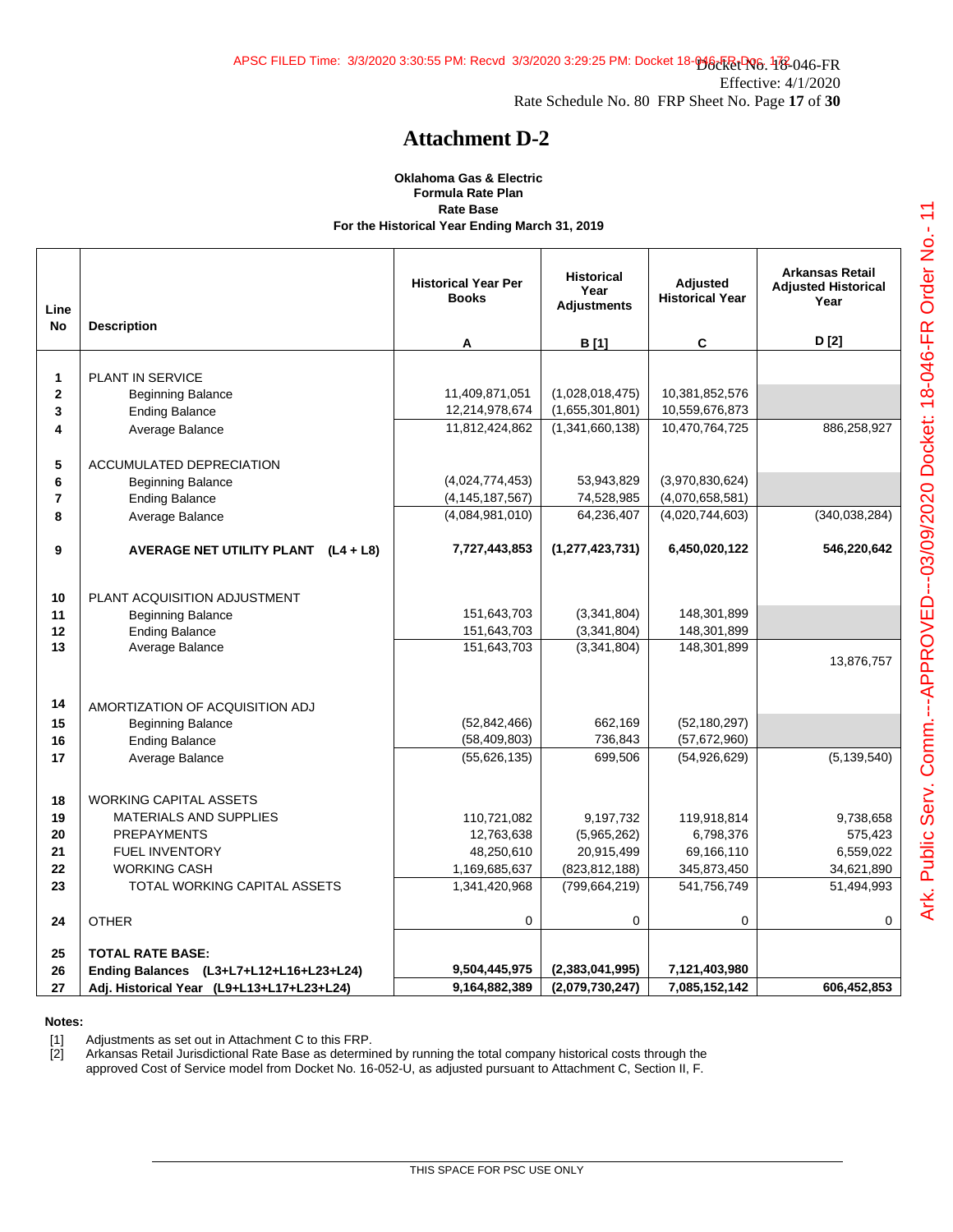#### **Oklahoma Gas & Electric Formula Rate Plan Operating Income For the Historical Year Ending March 31, 2019**

| Line           |                                                                              | <b>Historical Year</b><br><b>Per Books</b> | <b>Historical Year</b><br><b>Adiustments</b> | Adjusted<br><b>Historical</b><br>Year | <b>Arkansas</b><br>Retail<br>Adjusted<br><b>Historical</b><br>Year |
|----------------|------------------------------------------------------------------------------|--------------------------------------------|----------------------------------------------|---------------------------------------|--------------------------------------------------------------------|
| <b>No</b>      | <b>Description</b>                                                           | A                                          | B [1]                                        | C                                     | D [2]                                                              |
|                | <b>REVENUES</b>                                                              |                                            |                                              |                                       |                                                                    |
|                |                                                                              |                                            |                                              |                                       |                                                                    |
| $\mathbf{1}$   | SALES TO ULTIMATE CUSTOMERS                                                  |                                            |                                              |                                       |                                                                    |
| $\overline{2}$ | ARKANSAS RETAIL RATE SCHEDULE REVENUE                                        | 171,718,917                                | (68, 836, 706)                               | 102,882,211                           | 102,882,211                                                        |
| 3              | ARKANSAS OTHER ELECTRIC REVENUE                                              | 4,031,738                                  | (3,659,974)                                  | 371,764                               | 371,764<br>0                                                       |
| 4<br>5         | OTHER JURISDICTIONAL REVENUE<br>TOTAL OPERATING REVENUES (Sum of L2 thru L4) | 2,091,741,162<br>2,267,491,817             | (934, 454, 423)<br>(1,006,951,103)           | 1,157,286,739<br>1,260,540,714        | 103,253,975                                                        |
|                |                                                                              |                                            |                                              |                                       |                                                                    |
|                | <b>EXPENSES</b>                                                              |                                            |                                              |                                       |                                                                    |
| 6              | <b>OPERATION &amp; MAINTENANCE</b>                                           |                                            |                                              |                                       |                                                                    |
| $\overline{7}$ | <b>PRODUCTION</b>                                                            | 1,045,298,734                              | (924, 137, 125)                              | 121,161,608                           | 14,640,440                                                         |
| 8              | <b>TRANSMISSION</b>                                                          | 178,983,260                                | (163, 658, 923)                              | 15,324,337                            | 947,200                                                            |
| 9              | <b>REGIONAL MARKET</b>                                                       | 9,770,785                                  | (6,019,578)                                  | 3,751,207                             | 303,848                                                            |
| 10             | <b>DISTRIBUTION</b>                                                          | 110,301,718                                | (16, 840, 229)                               | 93,461,489                            | 10,242,706                                                         |
| 11             | <b>CUSTOMER ACCOUNTING</b>                                                   | 24,542,432                                 | (4, 285, 667)                                | 20,256,765                            | 2,189,713                                                          |
| 12             | <b>CUSTOMER SERVICE &amp; INFORMATION</b>                                    | 46,950,252                                 | (42, 158, 675)                               | 4,791,577                             | 308,712                                                            |
| 13             | <b>SALES</b>                                                                 | 5,217,148                                  | (561, 224)                                   | 4,655,925                             | 437,924                                                            |
| 14             | <b>ADMINISTRATIVE &amp; GENERAL</b>                                          | 126,834,297                                | (18, 644, 388)                               | 108,189,909                           | 12,830,000                                                         |
| 15             | TOTAL O & M EXPENSE (Sum of L6 thru L14)                                     | 1,547,898,626                              | (1, 176, 305, 810)                           | 371,592,816                           | 41,900,540                                                         |
| 16             | <b>GAIN FROM DISPOSITION OF ALLOWANCES</b>                                   | $\Omega$                                   | 0                                            | 0                                     | 0                                                                  |
| 17             | <b>REGULATORY DEBITS &amp; CREDITS</b>                                       | $\Omega$                                   | $\Omega$                                     | 0                                     | $\Omega$                                                           |
| 18             | DEPRECIATION & AMORTIZATION EXPENSES                                         | 310,469,024                                | (5, 195, 555)                                | 305,273,469                           | 26,209,234                                                         |
| 19             | <b>ACCRETION EXPENSES</b>                                                    | $\Omega$                                   | $\Omega$                                     | $\Omega$                              | $\Omega$                                                           |
| 20             | AMORTIZATION OF PLANT ACQUISITION<br><b>ADJUSTMENT</b>                       | 0                                          | 5,492,663                                    | 5,492,663                             | 513,954                                                            |
| 21             | OTHER CREDIT FEES                                                            | $\Omega$                                   | $\Omega$                                     | 0                                     | $\Omega$                                                           |
| 22             | TAXES OTHER THAN INCOME                                                      | 92,607,221                                 | (9,700,174)                                  | 82,907,047                            | 7,293,256                                                          |
| 23             | STATE INCOME TAX [3]                                                         | (3,265,770)                                | 13,041,000                                   | 9,775,230                             | (81, 977)                                                          |
| 24             | FEDERAL INCOME TAX [3]                                                       | 33,416,772                                 | 8,898,983                                    | 42,315,755                            | 653,177                                                            |
| 25             | GAIN/LOSS - DISPOSITION OF UTILITY PLANT                                     | $\Omega$                                   | $\Omega$                                     | 0                                     | 0                                                                  |
| 26             | <b>OTHER</b>                                                                 | $\Omega$                                   | $\Omega$                                     | $\Omega$                              | $\Omega$                                                           |
| 27             | TOTAL UTILITY OPERATING EXPENSE (Sum of L15<br>thru L26)                     | 1,981,125,874                              | (1, 163, 768, 894)                           | 817,356,980                           | 76,488,185                                                         |
| 28             | <b>NET UTILITY OPERATING INCOME</b><br>$(L5 - L27)$                          | 286,365,943                                | 156,817,791                                  | 443,183,734                           | 26,765,790                                                         |

**Notes:**

[1] Adjustments as set out in Attachment C to this FRP.

[2] Arkansas Retail Jurisdictional Expenses as determined by running the total company historical costs through the approved Cost of Service model from Docket No. 16-052-U, as adjusted pursuant to Attachment C, Section II, F.

[3] Reference Attachment D-4.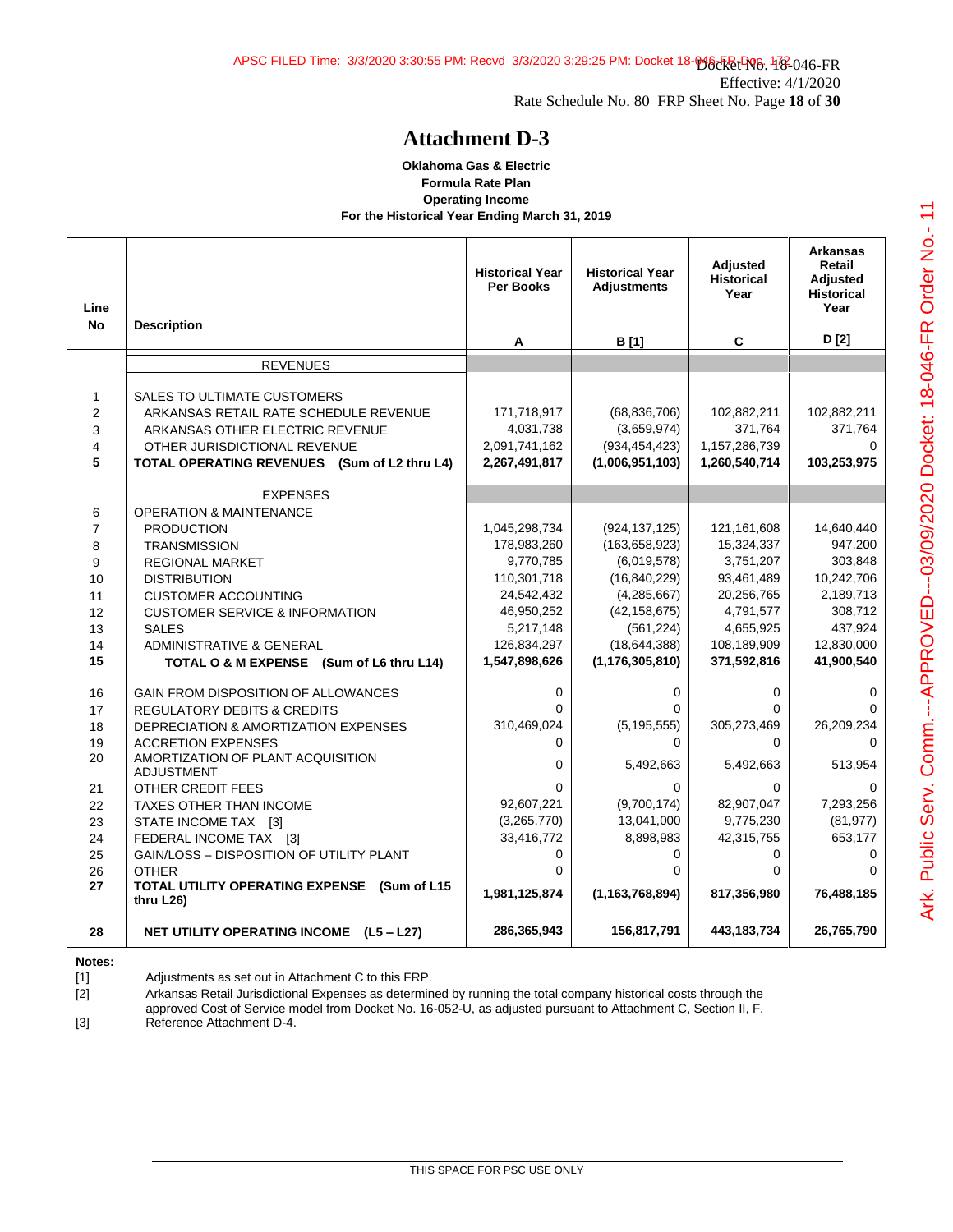#### **Oklahoma Gas & Electric Formula Rate Plan Income Tax For the Historical Year Ending March 31, 2019**

|                               |                                                                                                                                                                                  | <b>Historical</b><br>Year Per<br><b>Books</b>           | <b>Historical Year</b><br><b>Adjustments</b>                | <b>Adjusted</b><br><b>Historical</b><br>Year            | <b>Arkansas</b><br>Retail<br><b>Adjusted</b><br><b>Historical Year</b> |
|-------------------------------|----------------------------------------------------------------------------------------------------------------------------------------------------------------------------------|---------------------------------------------------------|-------------------------------------------------------------|---------------------------------------------------------|------------------------------------------------------------------------|
| Line<br><b>No</b>             | <b>Description</b>                                                                                                                                                               | Α                                                       | B [1]                                                       | C                                                       | D [2]                                                                  |
| $\mathbf{1}$                  | <b>TOTAL OPERATING REVENUES</b>                                                                                                                                                  | 2,423,230,873                                           | (1, 162, 690, 159)                                          | 1,260,540,714                                           | 103,253,975                                                            |
| $\overline{2}$<br>3<br>4<br>5 | <b>TOTAL O&amp;M EXPENSE</b><br>GAIN FROM DISPOSITION OF ALLOWANCES<br>REGULATORY DEBITS AND CREDITS<br>DEPRECIATION & AMORTIZATION EXPENSE                                      | 1,547,898,626<br>$\Omega$<br>$\Omega$<br>310,469,024    | (1, 176, 305, 810)<br>$\Omega$<br>$\Omega$<br>(5, 195, 555) | 371,592,816<br>$\Omega$<br>$\Omega$<br>305,273,469      | 41,900,540<br>26,723,188                                               |
| 6<br>$\overline{7}$<br>8<br>9 | <b>ACCRETION EXPENSE</b><br>AMORTIZATION OF PLANT ACQUISITION ADJUSTMENT<br><b>OTHER CREDIT FEES</b><br>TAXES OTHER THAN INCOME                                                  | 0<br>$\Omega$<br>$\Omega$<br>92,607,221                 | $\Omega$<br>5,492,663<br>$\Omega$<br>(9,700,174)            | $\Omega$<br>5,492,663<br>$\Omega$<br>82,907,047         | 0<br>0<br>7,293,256                                                    |
| 10<br>11<br>12                | <b>GAIN/LOSS - DISPOSITION OF UTILITY PLANT</b><br><b>OTHER</b><br><b>INTEREST EXPENSE [3]</b>                                                                                   | $\Omega$<br>$\Omega$<br>146,871,828                     | $\Omega$<br>$\Omega$<br>(16,625,476)                        | 0<br>0<br>130,246,352                                   | 11,148,423                                                             |
| 13                            | NET INCOME BEFORE INCOME TAXES (L1- (Sum L2-L12))                                                                                                                                | 325,384,174                                             | 39,644,193                                                  | 365,028,367                                             | 16,188,568                                                             |
| 14<br>15                      | ADJUSTMENTS TO NET INCOME BEFORE TAXES [4]<br>TAXABLE INCOME (L12 + L13)                                                                                                         | (241, 278, 643)<br>84,105,531                           | 212,901,934<br>252,546,127                                  | (28, 376, 709)<br>336,651,658                           | (2,428,901)<br>13,759,666                                              |
|                               | <b>COMPUTATION OF STATE INCOME TAX [5]</b>                                                                                                                                       |                                                         |                                                             |                                                         |                                                                        |
| 16<br>17                      | TAXABLE INCOME (L15)<br>STATE ADJUSTMENTS [4]                                                                                                                                    | 84,105,531<br>0                                         | 252,546,127                                                 | 336,651,658<br>$\Omega$                                 | 13,759,666<br>$\Omega$                                                 |
| 18<br>19<br>20<br>21          | STATE TAXABLE INCOME (L16 + L17)<br>STATE INCOME TAX BEFORE ADJUSTMENTS (L18 * Tax Rate) [1]<br>ADJUSTMENTS TO STATE TAX [4]<br>STATE INCOME TAX (L19 + L20)                     | 84,105,531<br>5,131,903<br>(9, 195, 599)<br>(4,063,696) | 252,546,127<br>15,409,908<br>(1,570,982)<br>13,838,926      | 336,651,658<br>20,541,811<br>(10,766,581)<br>9,775,230  | 13,759,666<br>839,587<br>(921, 564)<br>(81, 977)                       |
|                               | <b>COMPUTATION OF FEDERAL INCOME TAX [5]</b>                                                                                                                                     |                                                         |                                                             |                                                         |                                                                        |
| 22<br>23<br>24                | TAXABLE INCOME (L15)<br>STATE INCOME TAX BEFORE ADJUSTMENTS (L19)<br>FEDERAL ADJUSTMENTS [4]                                                                                     | 84,105,531<br>(4,063,696)                               | 252,546,127<br>15,409,908                                   | 336,651,658<br>20,541,811<br>$\Omega$                   | 13,759,666<br>839,587<br><sup>0</sup>                                  |
| 25<br>26<br>27<br>28          | TOTAL FEDERAL TAXABLE INCOME (L22 - L23 + L24)<br>FEDERAL INCOME TAX BEFORE ADJUSTMENTS (L25 * Tax Rate) [1]<br>ADJUSTMENTS TO FEDERAL TAX [4]<br>FEDERAL INCOME TAX (L26 + L27) | 88,169,227<br>18,515,538<br>(23,019,808)<br>(4,504,270) | 237,136,219<br>47,867,530<br>(1,047,505)<br>46,820,025      | 316,109,847<br>66,383,068<br>(24,067,313)<br>42,315,755 | 12,920,079<br>2,713,217<br>(2,060,039)<br>653,177                      |

#### **Notes:**

[1] Adjustments and applicable tax rate as set out in Attachment C to this FRP.

[2] Arkansas Retail Jurisdiction as determined by running the total company historical costs through the approved Cost of Service model from Docket No. 16-052-U, as adjusted pursuant to Attachment C, Section II, F.

[3] Interest Expense is Per Books for Column A, Weighted Cost Of Debt (COD) Rate as derived from COD elements reflected in Attachment D-5 x Rate Base per Attachment D-2, Column C.

[4] List all adjustments including descriptions in a supporting schedule.

[5] Computation of Income Tax includes both current and deferred income taxes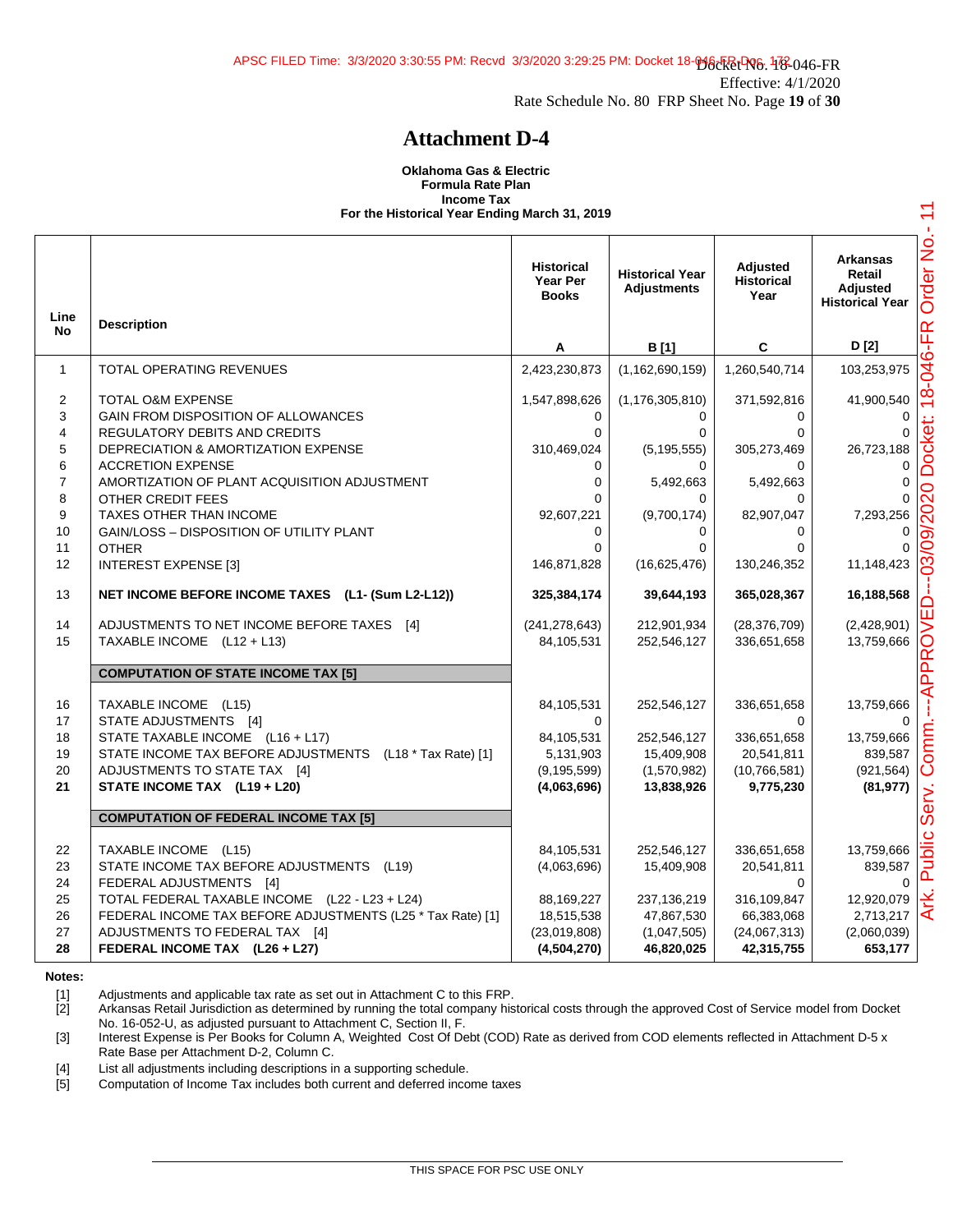#### **Oklahoma Gas & Electric Formula Rate Plan Benchmark Rate of Return on Rate Base For the Historical Year Ending March 31, 2019**

| (A)      | (B)                                                        | (C)                           | (D)                           | (E)                              | (F)                                                              |
|----------|------------------------------------------------------------|-------------------------------|-------------------------------|----------------------------------|------------------------------------------------------------------|
| Line No. | <b>Description</b>                                         | Capital<br>Amount (\$)<br>[1] | Capital<br>Ratio (%)<br>$[2]$ | Cost<br><b>Rate (%)</b><br>$[3]$ | <b>Benchmark</b><br>Rate Of<br><b>Return On</b><br>Rate Base [4] |
| 1        | Long-Term Debt                                             |                               | 34.56%                        | 5.07%                            | 1.75%                                                            |
| 2        | <b>Preferred Stock</b>                                     | 3,139,703,116                 | 0.00%                         |                                  | $0.00\%$                                                         |
| 3        | Common Equity                                              | 3,380,667,792                 | 37.21%                        | 9.50%                            | 3.54%                                                            |
| 4<br>5   | <b>Accumulated Deferred Income Taxes</b><br>Pre-1971 ADITC | 854,030,271                   | 9.40%<br>$0.00\%$             | 0.00%<br>$0.00\%$                | $0.00\%$<br>$0.00\%$                                             |
| 6        | Post-1970 ADITC                                            | 7,240,115                     | 0.08%                         | 7.23%                            | 0.01%                                                            |
| 7        | <b>Customer Deposits</b>                                   | 83,040,395                    | 0.91%                         | 2.05%                            | 0.02%                                                            |
| 8        | Short-Term/Interim Debt                                    | 196,078,732                   | 2.16%                         | 2.75%                            | 0.06%                                                            |
| 9        | Current Accrued, and Other Liabilities                     | 1,417,243,681                 | 15.60%                        | 0.00%                            | $0.00\%$                                                         |
| 10       | <b>Capital Leases</b>                                      |                               | 0.00%                         | 0.00%                            | 0.00%                                                            |
| 11       | <b>Other Capital Items</b>                                 | 7,511,403                     | 0.08%                         | 9.99%                            | 0.01%                                                            |
| 12       | Total                                                      | 9,085,515,505                 | 100.00%                       |                                  | 5.38%                                                            |

#### **Notes:**

- [1] The capital balances for Long-Term Debt, Capital Leases, Preferred Equity, Common Equity and Other Capital shall be mid-year (September 30) balances adjusted to reflect any intercompany payables balances using any 13 month average, if applicable, consistent with Commission Order in Docket No. 16-052-U. Support for the 13 month average of the money pool calculations shall be provided. The total debt-to-equity ratio (DTE) for external capital, including the short-term debt percentage of 2.9%, shall be fixed at 50/50, consistent with Commission Order in Docket No. 16-052-U. Capital amounts shall include mid-year (September 30) balances for Post-1970 Investment Tax Credits, Customer Deposits, and Short-Term debt balances, beginning and ending year average for ADIT, and 13-month average balances for CAOL, if applicable. A September 30 balance sheet should be provided as well as a reconciliation between the balance sheet and Column (C) amounts. Support for the CAOL balances shall include the same format and detail as required by the Filing Requirements in Attachment E, Item No. 15.
- [2] Capital amounts each divided by the Total Capital Amount.
- [3] The cost rates shall be calculated in accordance with the calculation applied by the Commission in Docket No. 16-052- U. Support for the cost of Long-Term debt and cost of Preferred Stock shall be provided in the same format and level of detail required by the Filing Requirements, respectively. Support for the Short-Term debt cost rate and DOE Obligation cost rate, if applicable, should include a general description of how the interest rate is determined and the same level of detail provided in the Filing Requirements in Attachment E, Item No. 15. The cost rate for Customer Deposits shall be the Commission-approved rate in effect during the year. The cost rate for Common Equity shall be that approved by Commission Order in Docket No. 16-052-U.
- [4] The components in Column F are the corresponding Cost Rates multiplied by the associated Capital Ratio.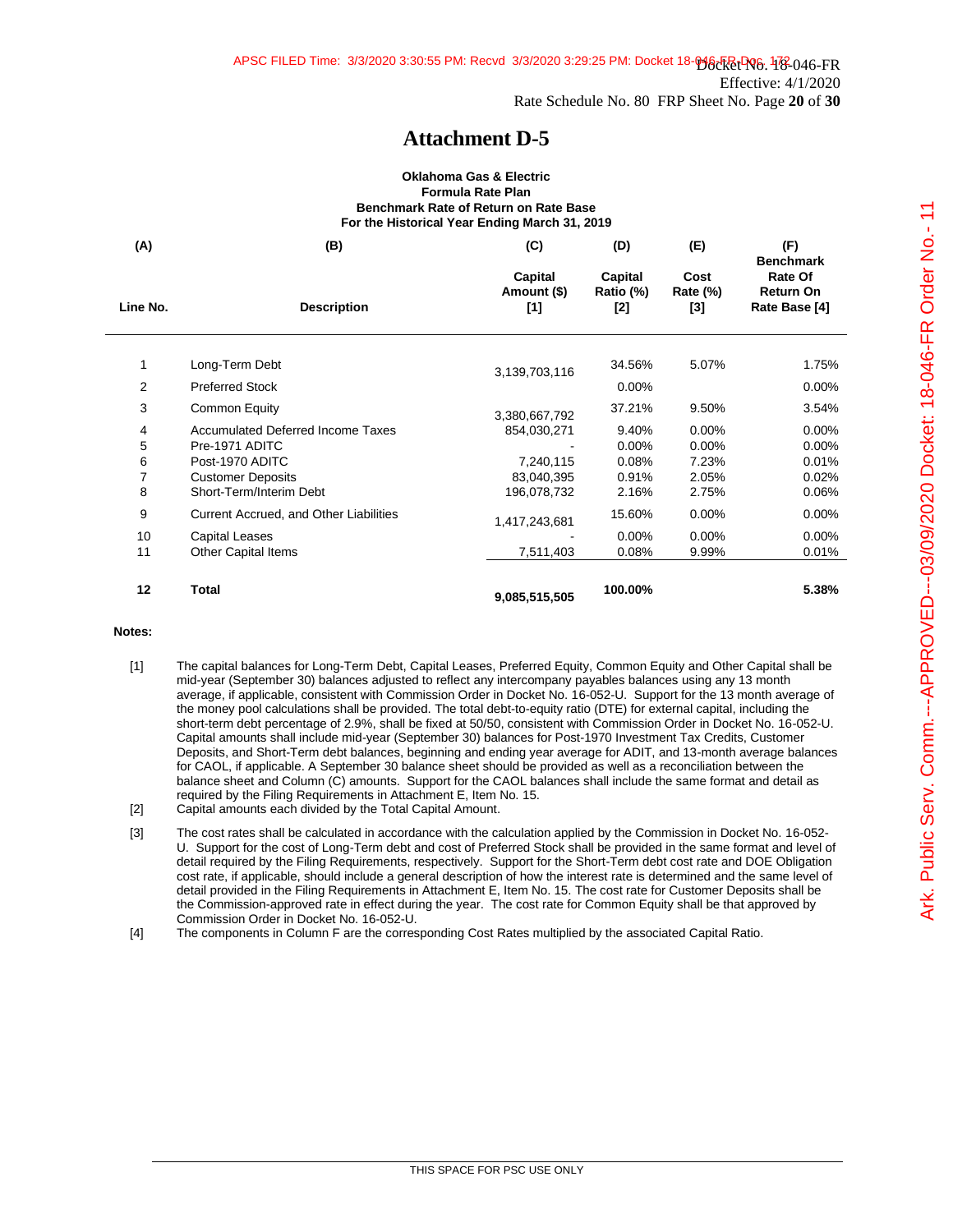### **Oklahoma Gas & Electric Formula Rate Plan FRP Revenue Redetermination Formula For the Historical Year Ending March 31, 2019**

| <b>SECTION 1</b> |                                                                                                                                                                                                      |                                                            |             |           |
|------------------|------------------------------------------------------------------------------------------------------------------------------------------------------------------------------------------------------|------------------------------------------------------------|-------------|-----------|
|                  | <b>BANDWIDTH DEVELOPMENT</b>                                                                                                                                                                         |                                                            |             |           |
| Line             |                                                                                                                                                                                                      |                                                            |             |           |
| No               | <b>DESCRIPTION</b>                                                                                                                                                                                   | <b>REFERENCE</b>                                           |             |           |
| $\mathbf{1}$     | Earned Rate of Return on Common Equity ("ERR") [1]                                                                                                                                                   | D-1, Line 16                                               |             | 6.91%     |
| 2                | Target Return Rate ("TRR") [2]                                                                                                                                                                       | D-5, Line 3, Column E                                      |             | 9.50%     |
| 3                | <b>Upper Bandwidth Limit</b>                                                                                                                                                                         | Line $2 + 0.50%$                                           |             | 10.00%    |
| 4                | Lower Bandwidth Limit                                                                                                                                                                                | Line 2 - 0.50%                                             |             | 9.00%     |
|                  |                                                                                                                                                                                                      | If $L1 < L4$ , then $L2 - L1$ : If $L1 >$                  |             |           |
|                  |                                                                                                                                                                                                      | L3, then L2 - L1, but no                                   |             |           |
| 5                | <b>ROE Adjustment</b>                                                                                                                                                                                | adjustment if L1 $\geq$ L4 and L1 $\leq$<br>L <sub>3</sub> |             | 2.59%     |
|                  |                                                                                                                                                                                                      |                                                            |             |           |
| <b>SECTION 2</b> |                                                                                                                                                                                                      |                                                            |             |           |
|                  | <b>ROE BANDWIDTH RATE ADJUSTMENT</b>                                                                                                                                                                 |                                                            |             |           |
| Line             |                                                                                                                                                                                                      |                                                            |             |           |
| No               | <b>DESCRIPTION</b>                                                                                                                                                                                   | <b>REFERENCE</b>                                           |             |           |
| 6                | <b>ROE Adjustment</b>                                                                                                                                                                                | Per Line 5                                                 | 2.60%       |           |
| 7                | <b>Common Equity Capital Ratio</b>                                                                                                                                                                   | D-5, Line 3, Column D                                      | 37.21%      |           |
| 8                | <b>Retail Rate Base</b>                                                                                                                                                                              | D-1, Line 1                                                | 606,452,853 |           |
| 9                | <b>Revenue Conversion Factor</b>                                                                                                                                                                     | D-1, Line 10                                               | 1.35698     |           |
| 10               | Total Rate Change in FRP Revenue                                                                                                                                                                     | Line 6 * Line 7 * Line 8 * Line 9                          |             | 7,946,343 |
|                  |                                                                                                                                                                                                      |                                                            |             |           |
| <b>SECTION 3</b> |                                                                                                                                                                                                      |                                                            |             |           |
|                  | TOTAL BANDWIDTH RATE ADJUSTMENT                                                                                                                                                                      |                                                            |             |           |
| Line             |                                                                                                                                                                                                      |                                                            |             |           |
| No               | <b>DESCRIPTION</b>                                                                                                                                                                                   | <b>REFERENCE</b>                                           |             |           |
| 11               | (Reduction) / Increase in FRP Revenue                                                                                                                                                                | Line 10                                                    |             | 7,946,343 |
| 12               | Adjusted Historical Year FRP Rider Revenue                                                                                                                                                           | Note [3]                                                   |             | $\Omega$  |
| 13               | Netting of Historical Year Differences Adj. [4]                                                                                                                                                      | <b>Line 11 - Line 12</b>                                   |             | 7,946,343 |
|                  |                                                                                                                                                                                                      |                                                            |             |           |
| Notes:           | The ERR is the Earned Rate of Return on Common Equity, calculated by dividing the weighted earned common equity rate by the                                                                          |                                                            |             |           |
| $[1]$            | common equity ratio percentage.                                                                                                                                                                      |                                                            |             |           |
| $[2]$            | The TRR is the Company's cost rate for common equity as established by the Commission in Docket No. 16-052-U.                                                                                        |                                                            |             |           |
| $[3]$            | Adjusted Historical Year FRP Rider revenue is the total FRP Rider revenue received in the Historical<br>Year less the Netting Adjustment revenue determined when the Historical Year was a Projected |                                                            |             |           |
|                  | Year.                                                                                                                                                                                                |                                                            |             |           |

[4] Netting shall not begin until there is an actual twelve (12) months of Historical Year to report.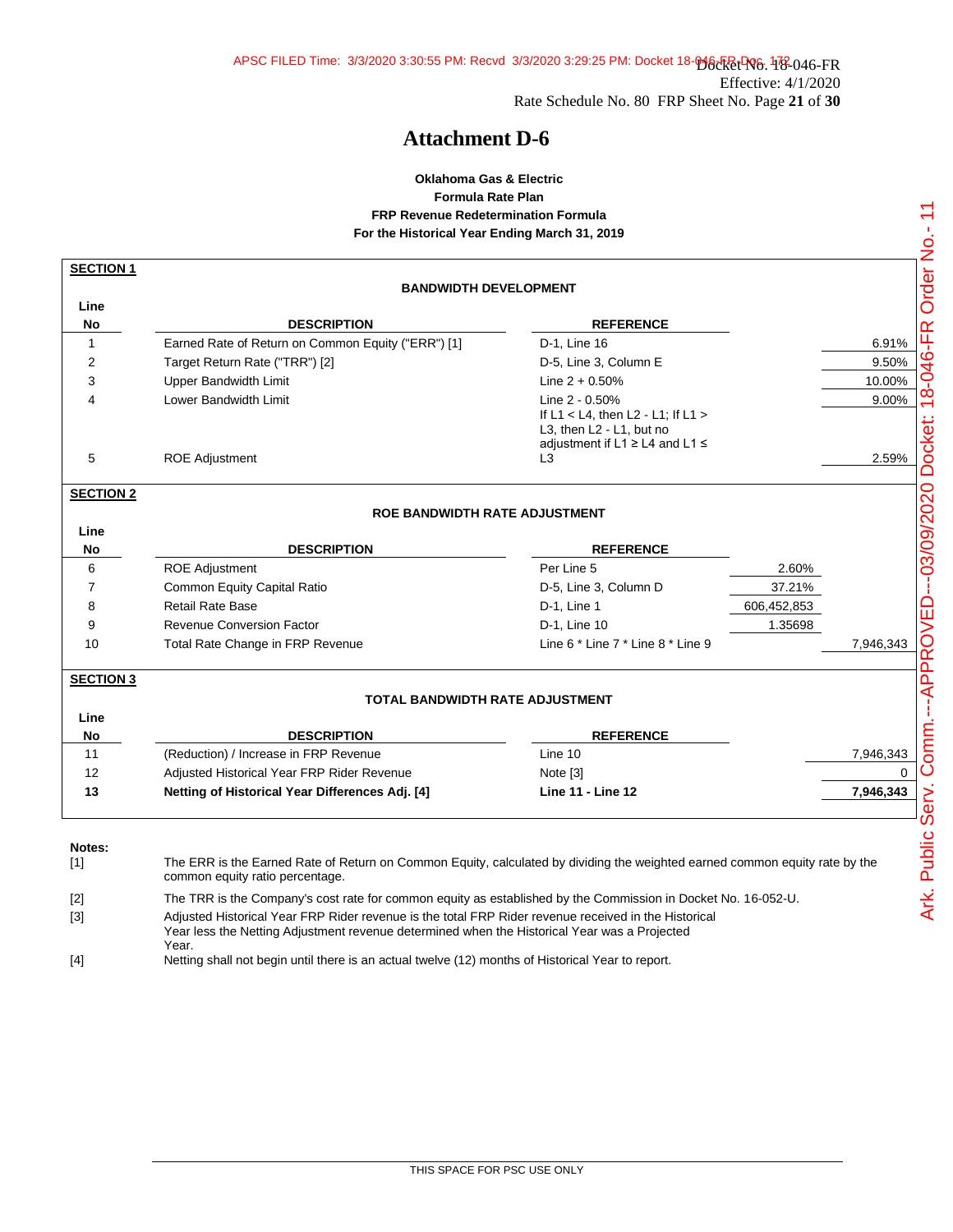# **Attachment E**

### **OKLAHOMA GAS & ELECTRIC FORMULA RATE PLAN FILING REQUIREMENTS**

| <b>Item</b><br>No.                                          | <b>Filing Requirements</b>                                                                                                                                                                                                                                                                                                                                                                                                                                                                                                                                             |  |  |  |
|-------------------------------------------------------------|------------------------------------------------------------------------------------------------------------------------------------------------------------------------------------------------------------------------------------------------------------------------------------------------------------------------------------------------------------------------------------------------------------------------------------------------------------------------------------------------------------------------------------------------------------------------|--|--|--|
| $\mathbf{1}$                                                | OG&E shall file all FRP Attachments supporting the Historical and Projected Year.                                                                                                                                                                                                                                                                                                                                                                                                                                                                                      |  |  |  |
| The following information shall be provided to the Parties: |                                                                                                                                                                                                                                                                                                                                                                                                                                                                                                                                                                        |  |  |  |
| 2                                                           | Comparative Balance Sheet for the Historical Year, and as of March 31 for the four (4) years preceding<br>the Historical Year. Reconcile to the Trial Balances and the Attachment D Schedules that it supports,<br>and reconcile to the FERC Form 1 and FERC Form 3-Q, as applicable.                                                                                                                                                                                                                                                                                  |  |  |  |
| 3                                                           | Operating statement of revenues and expenses for the Historical Year, and for twelve months ending<br>March 31 for the four (4) years preceding the Historical Year. Reconcile to the Trial Balances and the<br>Attachment D Schedules that it supports, and reconcile to the FERC Form 1 and FERC Form 3-Q, as<br>applicable.                                                                                                                                                                                                                                         |  |  |  |
| $\overline{4}$                                              | Trial Balance by detail general ledger subaccount number for the Historical Year and as of March 31 for<br>the four (4) years preceding the Historical Year. Reconcile to the Balance Sheets and the Attachment D<br>Schedules that it supports.                                                                                                                                                                                                                                                                                                                       |  |  |  |
| 5                                                           | Monthly Trial Balances (FERC and Natural accounts) by detail general ledger subaccount number for<br>the beginning of the Historical Year and each of the monthly balances for the Historical Year. Reconcile<br>to the Balance Sheet, Income Statement, and the Attachment D Schedules that it supports. Also, provide<br>the monthly Trial Balance information for the Filing Year to date.                                                                                                                                                                          |  |  |  |
| 6                                                           | Monthly balances for the "300" series plant amounts for the beginning of and each month-end of the<br>Historical Year (13 months). In additional columns, the accumulated depreciation balances, the removal<br>of securitized amounts (plant and accumulated depreciation) and asset retirement obligations and any<br>other adjustments by each "300" series plant amount for the beginning of and each month-end of the<br>Historical Year (13 months). Reconcile to the utility plant accounts in the Trial Balance and the<br>Attachment D Schedules it supports. |  |  |  |
| $\tau$                                                      | Monthly plant and accumulated depreciation balances by account and plant and unit, if applicable, for<br>the Historical Year showing the additions and retirements and any adjustments. Provide the cost of<br>removal and salvage amounts by plant account for the year. Reconcile all amounts to the monthly Trial<br>Balances for the "300" series plant accounts.                                                                                                                                                                                                  |  |  |  |
| 8                                                           | Identify all construction projects or purchases that closed to plant during the Historical Year. Include<br>the project number, project description, start date, completion date, date closed to plant, cost to complete,<br>and plant accounts where it was closed. Provide the detailed costs, including the AFUDC calculation,<br>included in the five (5) largest projects completed during the year.                                                                                                                                                              |  |  |  |
| 9                                                           | Identify any construction project or proposed purchase, noting if it is approved or expected to be<br>approved by the Commission (CCN, CECPN) and in-service by the end of the Projected Year. Include<br>the project number, project description, start date, expected completion date and expected cost to<br>complete and plant accounts where it will be closed. Reconcile the total amount of the projects for both<br>the beginning and the end of the Projected Year with the plant additions included on Attachment<br>Schedule B-2.                           |  |  |  |
| 10                                                          | Plant balances by subaccount and plant/unit, as applicable for the ten (10) calendar years preceding the<br>Filing Year showing the additions and retirements. Include the 10-year average of each and explain<br>any amount that deviates from the average by more than thirty percent (30%). Provide the cost of                                                                                                                                                                                                                                                     |  |  |  |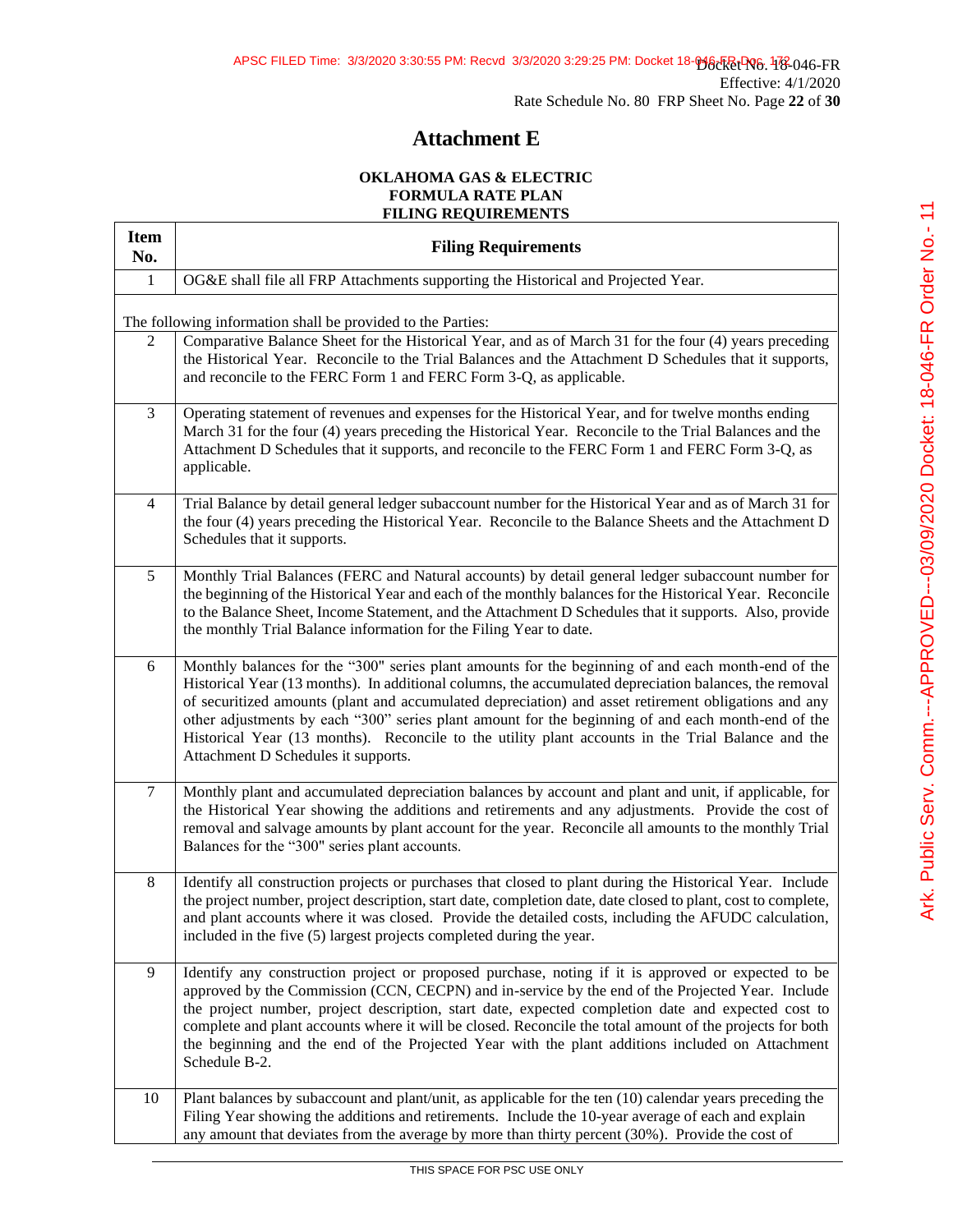|    | removal and salvage amounts by plant subaccount and plant/unit, as applicable for the same ten (10)<br>years. Determine the 10-year average percentage of plant additions, by plant account, for retirements,<br>and the 10-year average percentage of retirements by plant (accumulated depreciation) account for cost<br>of removal and salvage. Reconcile the total amount of the retirements as a 10-year average percent of<br>plant additions and the cost of removal and salvage as a 10-year average percent of retirements for both<br>the beginning and the end of the Projected Year with the plant and accumulated depreciation amounts<br>included on Attachment Schedule B-2.                                                                                                                                                                                                                                                                                                                                  |
|----|------------------------------------------------------------------------------------------------------------------------------------------------------------------------------------------------------------------------------------------------------------------------------------------------------------------------------------------------------------------------------------------------------------------------------------------------------------------------------------------------------------------------------------------------------------------------------------------------------------------------------------------------------------------------------------------------------------------------------------------------------------------------------------------------------------------------------------------------------------------------------------------------------------------------------------------------------------------------------------------------------------------------------|
| 11 | Detailed chart of accounts, including subaccounts and detailed description (i.e. MFR E-9). List of<br>Source Object Codes, including cost center, order, and work breakdown structure and a detailed<br>description for each.                                                                                                                                                                                                                                                                                                                                                                                                                                                                                                                                                                                                                                                                                                                                                                                                |
| 12 | OG&E internal and external audit reports for the Historical Year and any proposed auditor's adjustments.                                                                                                                                                                                                                                                                                                                                                                                                                                                                                                                                                                                                                                                                                                                                                                                                                                                                                                                     |
| 13 | The most recently filed State and Federal Income Tax Returns for OG&E and OGE Energy Corp.                                                                                                                                                                                                                                                                                                                                                                                                                                                                                                                                                                                                                                                                                                                                                                                                                                                                                                                                   |
| 14 | Web access for the period of time between filing and a final order in the formula rate review process to<br>OG&E's database containing all general ledger accounting activity for the Historical Year and Filing<br>Year to date.                                                                                                                                                                                                                                                                                                                                                                                                                                                                                                                                                                                                                                                                                                                                                                                            |
| 15 | Rules of Practice and Procedure, Appendix 8-1 Minimum Filing Requirements (MFR) Schedules, as<br>modified to substitute the Historical Year for the test year and the Projected Year for the <i>pro forma</i><br>year, B-1, B-2, B-4, B-5, B-10, C-4, C-5, C-8, C-9, C-10, C-11, C-12, D-2, D-3, D-5, D-6.1, D-6.2, D-<br>6.3, D-7, F-1, G-1, G-2, G-3 and G-4, including the supporting cost of service study (Jurisdictional<br>Only). These schedules shall be used to support the adjustments described in Items 18 and 19 below.<br>Note, C-5 shall be used to recalculate the revenue conversion factor. Note, D-2 and D-3 shall be<br>modified to substitute the Historical Year as of September 30 for the test year and the Filing Year and<br>Projected Year through September 30 for the <i>pro forma</i> year.                                                                                                                                                                                                   |
| 16 | Schedule of the expenses paid to each vendor for the Historical Year and Filing Year to date sorted by<br>vendor name.                                                                                                                                                                                                                                                                                                                                                                                                                                                                                                                                                                                                                                                                                                                                                                                                                                                                                                       |
| 17 | Web access for the period of time between filing and a final order in the formula rate review process to<br>invoices for all vendors, regardless of originating company (OG&E and OGE Energy Corp.) included in<br>Item 16.                                                                                                                                                                                                                                                                                                                                                                                                                                                                                                                                                                                                                                                                                                                                                                                                  |
| 18 | Separate schedules of proposed adjustments to the actual financial statement amounts in determining<br>the Adjusted Historical Year by general ledger subaccount for 1) rate base, 2) revenues and expenses<br>(excluding current and deferred income taxes), 3) current and deferred income taxes, 4) CAOL, 5)<br>ADIT and 6) other capital components. Within each schedule, the adjustments should be in separate<br>columns, but grouped by 1) adjustments to remove rider revenue and expenses, 2) those consistent with<br>adjustments ordered by the Commission in Docket No. 16-052-U (such as removal of disallowed<br>expenses such as charitable contributions, or exclusion of temporary accounts from WCA), or 3) or<br>other adjustments. The adjustments within each schedule (rate base, revenues and expense, income<br>taxes, cost of capital components) shall directly support and reconcile to the appropriate Attachment D<br>Schedules.                                                               |
| 19 | Separate schedules of proposed adjustments used in determining the Adjusted Projected Year by<br>general ledger subaccount for 1) rate base, 2) revenues and expenses (excluding current and deferred<br>income taxes), 3) current and deferred income taxes, 4) CAOL, 5) ADIT and 6) other capital<br>components. Within each schedule, the adjustments should be in separate columns, but grouped by 1)<br>adjustments to remove excluded rider revenue and expenses, 2) those consistent with Docket No. 16-<br>052-U (such as removal of disallowed expenses such as charitable contributions, or exclusion of<br>temporary accounts from WCA), or 3) or other adjustments. The adjustments within each schedule<br>(rate base, revenues and expense, income taxes, cost of capital components) shall directly support and<br>reconcile to the appropriate Attachment B Schedules. Adjustments shall include certain items such as<br>additional plant in service approved by the Commission per CCN/CECPN, if required. |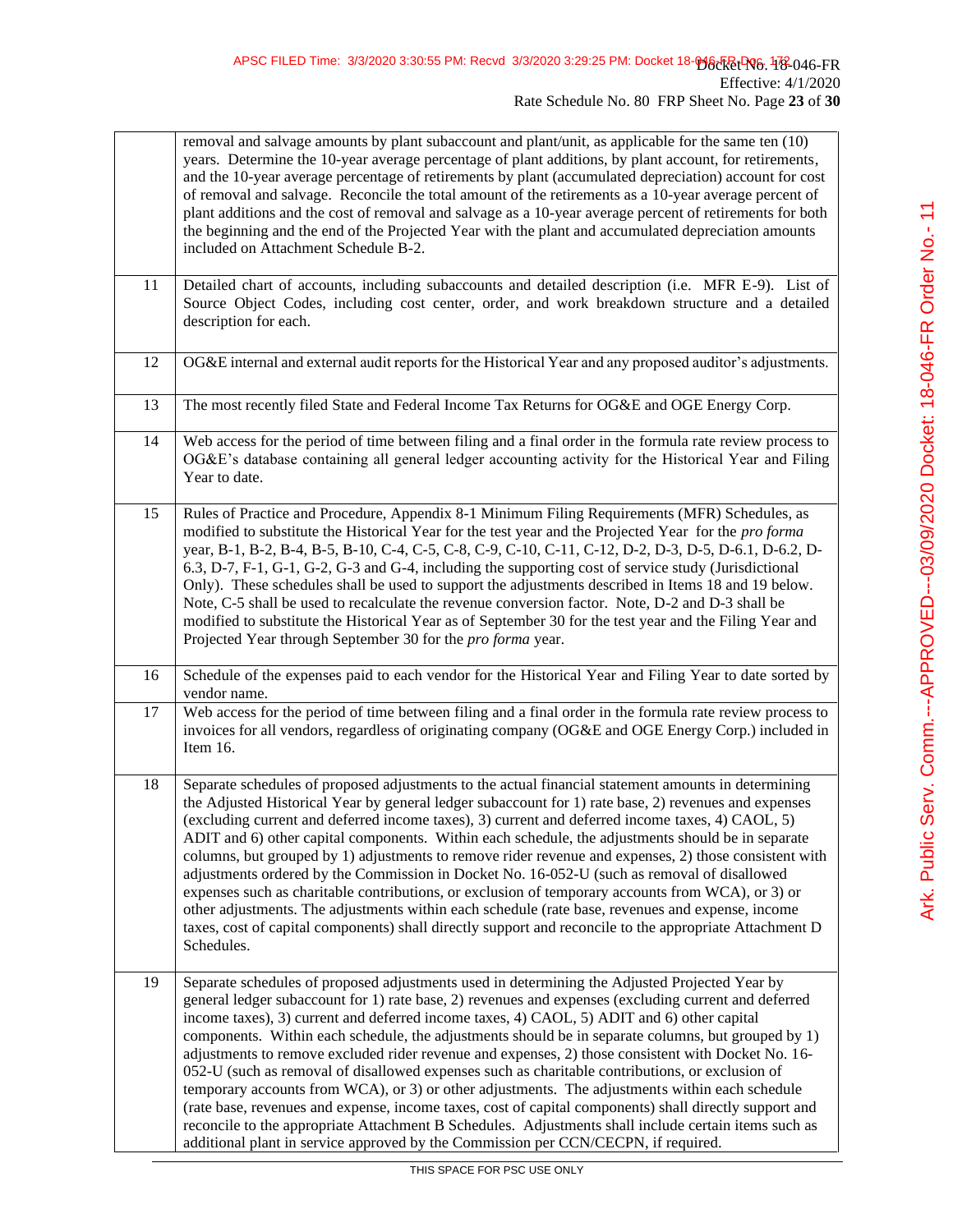$\mathbf{r}$ 

| 20 | For the Historical Year, by rate class and rate schedule, provide a statement showing customer count,<br>kWh, weather adjusted kWh, base rate revenues, and rider revenues. For the Projected Year, by rate<br>class and rate schedule, provide a statement showing customer count, kWh, base rate revenues, and rider<br>revenues. Provide work papers that explain the variance analysis between the Historical Year and<br>Projected Year information.                                                                                                                                                                                                                                                                                                                                                                                                                                                                                                                                                                                                        |
|----|------------------------------------------------------------------------------------------------------------------------------------------------------------------------------------------------------------------------------------------------------------------------------------------------------------------------------------------------------------------------------------------------------------------------------------------------------------------------------------------------------------------------------------------------------------------------------------------------------------------------------------------------------------------------------------------------------------------------------------------------------------------------------------------------------------------------------------------------------------------------------------------------------------------------------------------------------------------------------------------------------------------------------------------------------------------|
| 21 | Provide expense totals for the Historical Year and the four (4) years preceding the Historical Year by<br>Source Object Code. Each year should include separate columns for expenses included in the<br>determination of base rates and other riders (non-base rates) expenses. Reconcile to Trial Balance.                                                                                                                                                                                                                                                                                                                                                                                                                                                                                                                                                                                                                                                                                                                                                      |
| 22 | Schedule of total payroll and related costs supporting base rates (excluding riders) by FERC subaccount<br>(expense and non-expense accounts) for the Historical Year and four (4) years preceding the Historical<br>Year. The costs should be shown in separate groups of columns for each company (OG&E and OGE<br>Energy Corp.). Within each company, for full-time employees only, include separate columns for: base<br>pay, overtime, STI, LTI, other bonuses (identify each separately), and payroll taxes. Provide part-time<br>pay and payroll taxes. Include a separate column for reductions for any payroll costs paid by other<br>affiliates or other companies per loaned labor/mutual assistance programs.                                                                                                                                                                                                                                                                                                                                        |
| 23 | Non-payroll balances supporting base rates (excluding riders) by FERC subaccount for the twelve (12)<br>months ending March 31 for the Historical Year and four (4) years preceding the Historical Year. Either<br>in a separate analysis or in separate columns, identify the expense amounts in each subaccount, by<br>company (OG&E and OGE Energy Corp.). Identify and explain all significant changes in accounting<br>procedures during the five (5) years. For any accounting reclassifications identified in the accounting<br>changes, align and reconcile accounts that reflect accounting changes in order to consistently track the<br>accounting change through the five-year period. Identify and explain changes between the twelve (12)<br>months ending March 31 of the Historical Year costs and the five-year average by FERC Account for all<br>variances greater than thirty percent (30%) and five hundred thousand dollars (\$500,000). The<br>explanation and work papers shall include the specific underlying reason for the variance. |
| 24 | Provide an analysis of non-payroll, non-rider expenses and plant amounts using the historical data and<br>results of Items 10 and 23. In addition to the averages developed in the other Items, determine a trended<br>average, or average of annual changes, for each FERC subaccount balance for the five years of historical<br>expense data and ten years of historical plant data, ending with the Historical Year (Plant in Service will<br>be presented at the 300 FERC subaccount and plant/unit level). Summarize the results, showing a<br>comparison of the Historical Year balances, averages, and trended averages, by FERC subaccount or<br>plant subaccount and plant/unit, if applicable.                                                                                                                                                                                                                                                                                                                                                        |
| 25 | Affiliate transaction analysis of OG&E expense account and project code shown in separate columns for<br>the following: a) amounts billed, segregated between direct and allocated, from each affiliated company<br>with separate columns for each affiliate; b) amounts directly incurred by OG&E for its own operations;<br>c) all other amounts in the account not corresponding to (a) or (b); and d) the sum of columns (a) through<br>(c) which would equal the account's general ledger balance at the end of the Historical Year. Provide an<br>explanation of all items in (c). Provide copies of all allocation manuals used in allocating common costs<br>among and between the Company and its affiliates, and billing method tables for all affiliates which have<br>direct-billed or allocated charges to OG&E.                                                                                                                                                                                                                                    |
| 26 | The Company will provide a fully-functioning cost of service model as approved by the Commission in<br>Docket 16-052-U and pursuant to Attachment C, Section II. F. The Cost of Service model should be<br>able to replicate the Company's determination of the jurisdictional revenue requirement for both the<br>Historical and Projected Years, containing links to the supporting accounting schedules which contains<br>the level of detail (e.g., subaccounts or detailed plant information) commensurate with the detail required<br>by the cost of service model. A Cost of Service model shall not be required for Historical years that do<br>not require the determination of a Netting Adjustment.                                                                                                                                                                                                                                                                                                                                                   |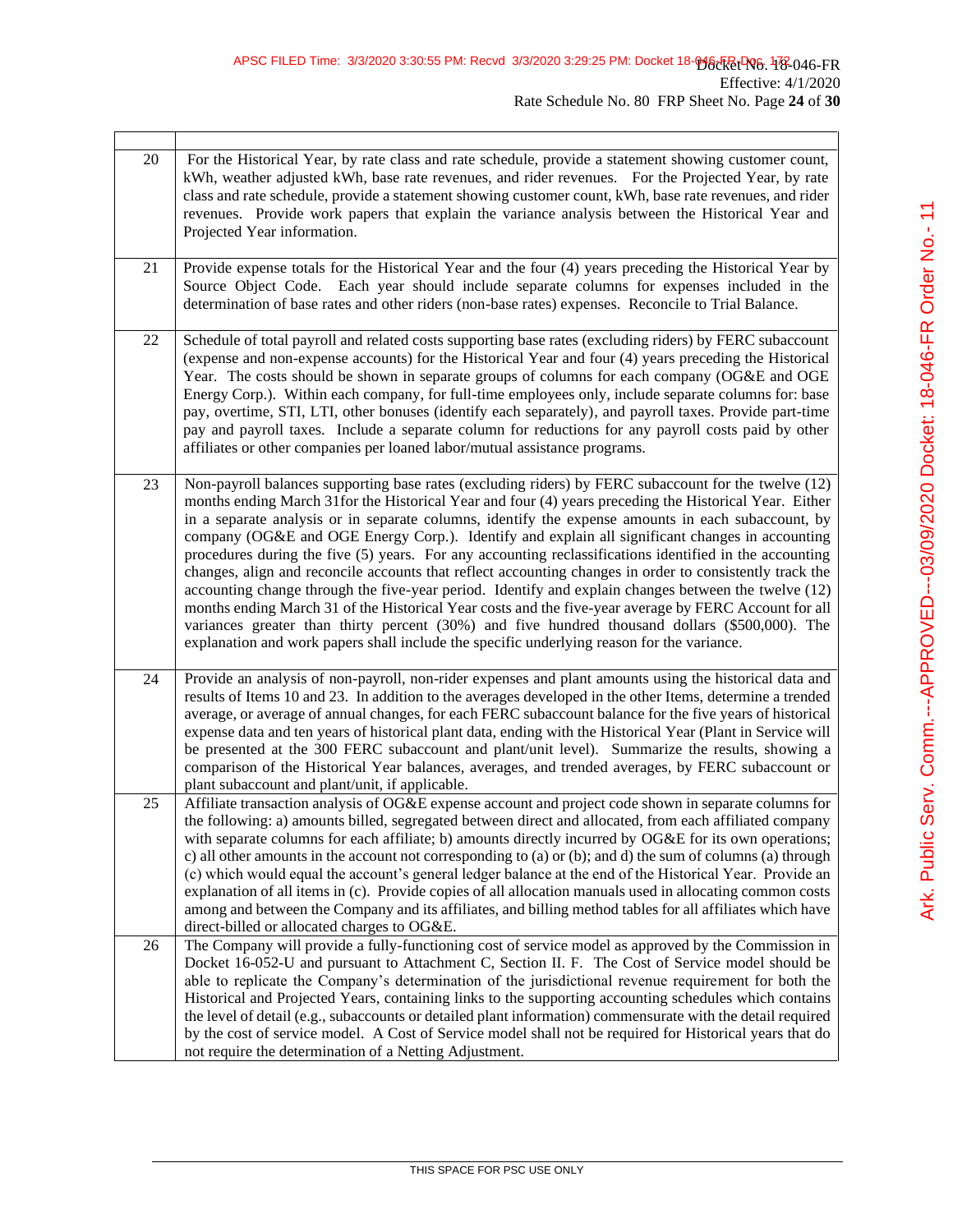## **Attachment F**

## **FORMULA RATE PROTOCOLS Section I. General Provisions**

## **1. Applicability and Scope**

- A. The following protocols shall apply to the annual Evaluation Report filings made pursuant to the Formula Rate Plan Rider Tariff (FRP) approved by the Commission in Docket No. 16-052-U.
- B. The Rules of Practice and Procedure (RPPs) shall apply to all annual Evaluation Report filings, except the following for which the Commission has granted an exemption by approving the FRP:

Rule 3.08; Rule 4.02 (a)(2)(A); Rule 4.02 (a)(3); Rule 4.02 (a)(4); Rule 4.03 (c); Rule 4.04 (a)(2); Rule 4.10 (a)(2) & (3); and Rule  $5.05(b)$ , (c), & (d).

- C. Any proposed modification of the FRP Tariff, including these protocols, is outside the scope of an annual Evaluation Report filing and as such, no Party shall seek to modify the FRP Tariff, including these protocols, as part of any annual Evaluation Report filing. Proposed modifications to the FRP Tariff, including these protocols, shall be brought in a separate docket.
- D. The filing of an annual Evaluation Report is a Formal Application. The filings of an annual Evaluation Report are not to be construed as a General Rate Change Application, nor are adjustments to rates that result from the filings of an annual Evaluation Report to be construed as a general change in rates pursuant to any provision of the Arkansas Code that references a general change in rates.
- E. The Commission may grant an exemption from compliance with these Protocols if the exemption is found to be in the public interest and for good cause shown.

### **2. Public Notice**

- A. At least thirty (30) days prior to filing an annual Evaluation Report, OG&E shall give public notice of its intent to file.
- B. The notice shall indicate that it is from OG&E and shall include: the docket number, if known; the date on or about which the annual Evaluation Report is to be filed; the effective date of FRP rates; reference to the RPPs and these protocols for persons interested in intervening, making a limited appearance, or submitting public comments in writing or orally at the hearing; deadlines for intervention as provided herein; the name, address, phone number and email address of the Secretary of the Commission and the URL address of the Commission website; and that further information may be obtained by contacting the Secretary of the Commission or viewing the Commission's website.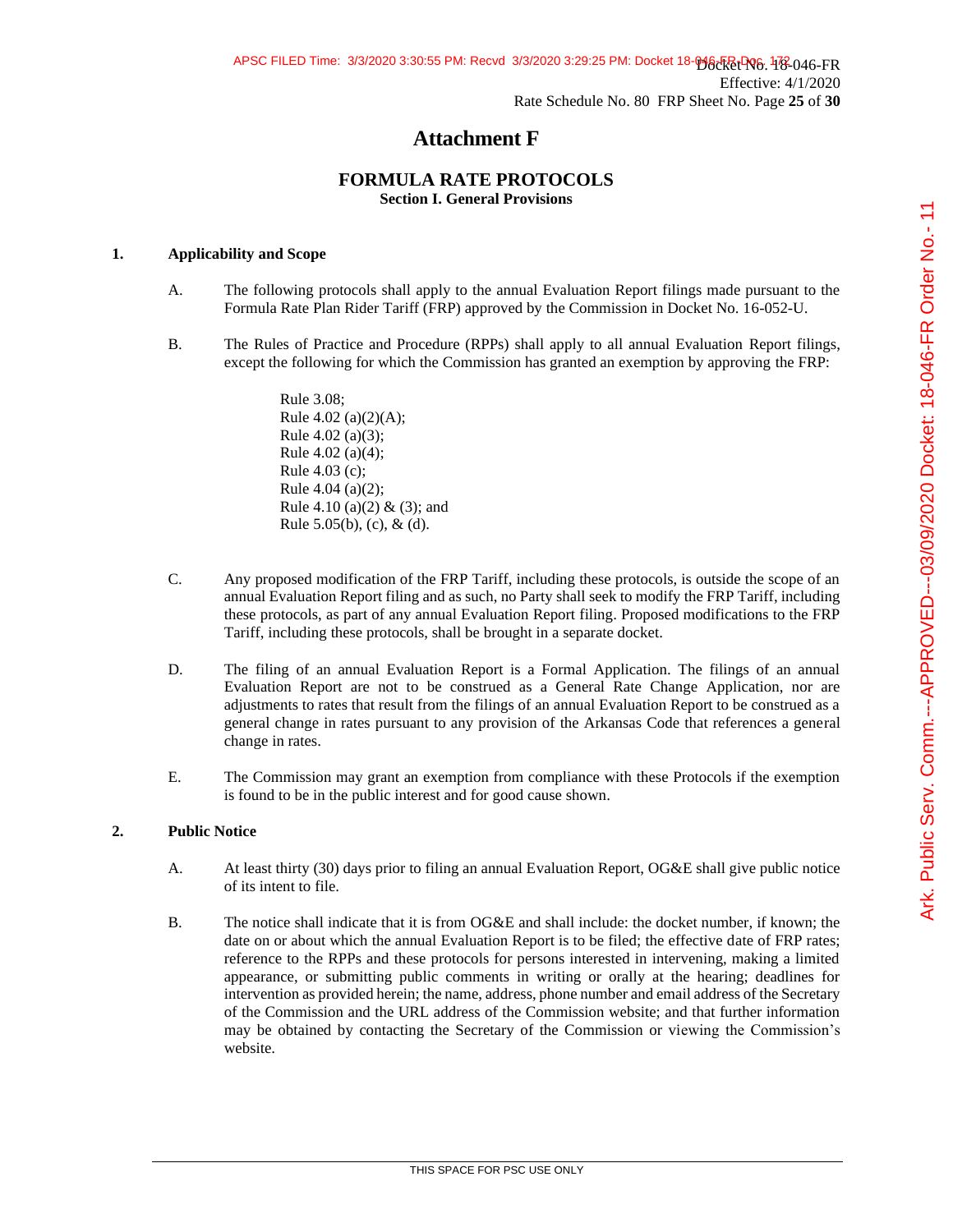- C. Public notice shall be given by any method including but not limited to: bill notation, direct mail, email exploder list, publication on OG&E's website, through social media, or publication in a newspaper of general circulation in OG&E's service area.
- D. An annual Evaluation Report filing shall include a declaration that these notice provisions have been complied with.

### **3. Intervention**

- A. A Petition to Intervene shall be filed within ten (10) calendar days from the date the annual Evaluation Report is filed.
- B. Any Party desiring to file a Response to a Petition to Intervene shall file the Response within five (5) calendar days of the filing of the Petition. No additional responses or replies shall be permitted unless specifically authorized by the Commission.
- C. The Commission shall rule on the Petition to Interveners within seven (7) calendar days from the date the Petition is filed. If the Commission does not rule within that time frame, the Petition to Intervene shall be deemed denied.

### **4. Discovery**

- A. Time Within Which to Respond or Object
	- 1. The Party upon whom discovery is sought shall serve a written response or objection within ten (10) calendar days after service of the discovery. Responses or objections to requests for admission shall be served within ten (10) calendar days of service of the requests. The Commission may prescribe a shorter or longer time. Any objections shall state the specific reasons for such objection.
	- 2. If the response to the discovery request contains protected information for which no Protective Order has been issued, the responsive Party shall apply for a Protective Order as soon as reasonably practicable after receipt of the discovery request so as to avoid any delays in responding to discovery, and to the greatest extent practicable no later than five (5) calendar days after receipt of the discovery request. OG&E shall respond to the discovery request on the next business day after the Protective Order is issued or on the date the discovery response is due.
- B. Discovery Initiation

Unless otherwise ordered, a Party may initiate discovery at any time after filling of an annual Evaluation Report so long as responses or objections and depositions shall be completed at least sixty (60) days before the date on which rates determined by the formula rate review mechanism will go into effect for each year or ten (10) days before a hearing on the merits, whichever is earlier.

- C. Service and Format
	- 1. Service shall be made by electronic mail, facsimile transmission, hand delivery, or overnight delivery service unless unusual circumstances otherwise justify delivery by another method and the Parties agree to the method chosen.
	- 2. Attachments to documents shall be provided in native electronic format, with formulae and viable links intact.
	- 3. Any discovery document served electronically or by facsimile after Commission Business Hours but before midnight or received on a non-business day shall be deemed served on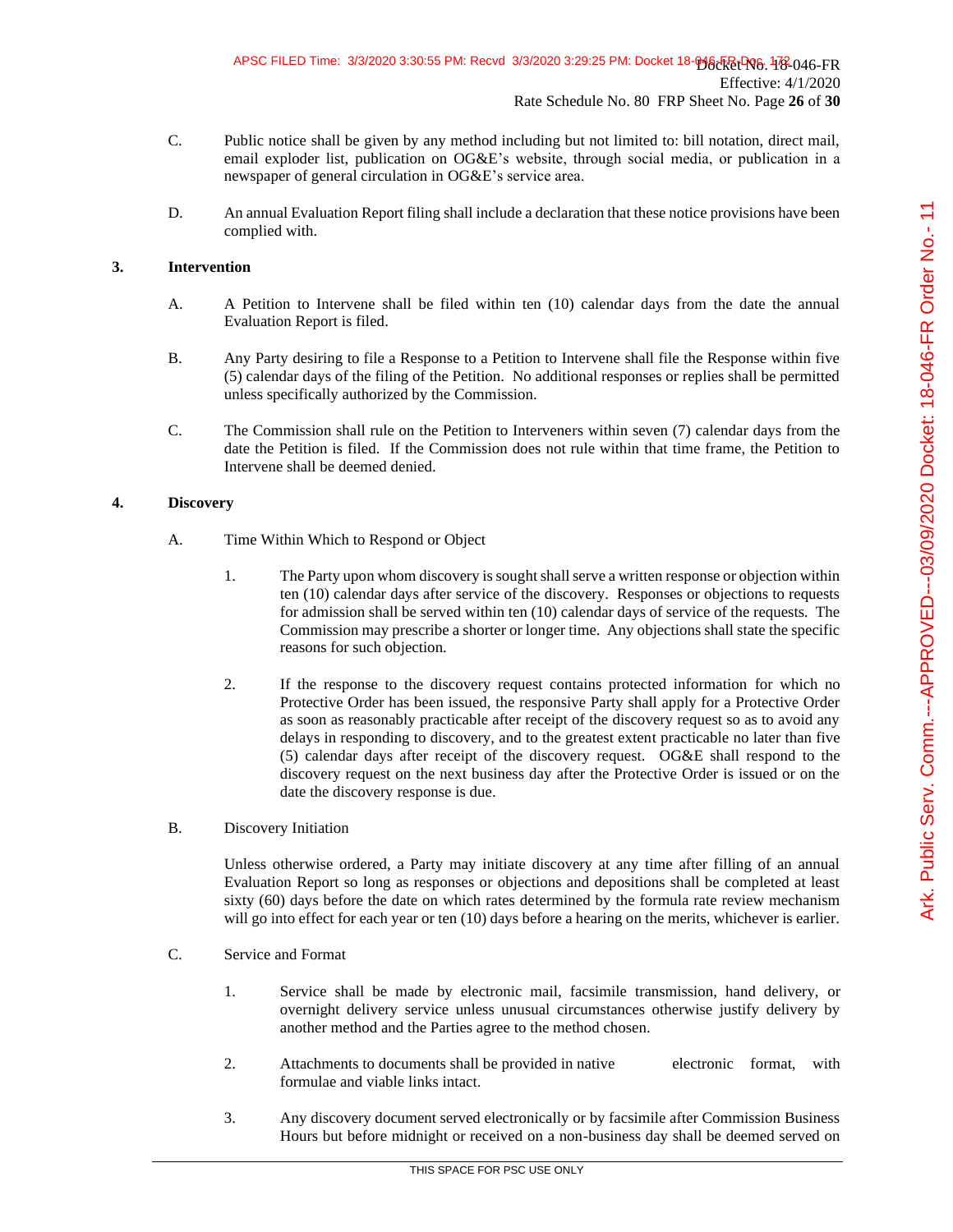Persons on the Official Service List with electronic mail on the next business day. Any discovery document served electronically or by facsimile between midnight and the beginning of Commission Business Hours on a business day shall be deemed served on Persons on the Official Service List on that business day. Any discovery document served by hand delivery or overnight delivery service shall be deemed served pursuant to Rule 3.07 of the RPPs.

- 4. Parties serving discovery requests shall clearly state the jurisdiction to which a particular data request pertains, if known. Parties shall state in their data request responses to which jurisdiction the response pertains. In light of Order No. 5 in APSC Docket No. 18-046-FR, OG&E will not object to the release under the terms of the Interim Protective Order (Order No. 1 of APSC 18-046-FR) of "specific customer information, or information that would allow the identification of a specific customer." OG&E will endeavor to obtain a thorough understanding of the nature of the inquiry before providing information requested and will timely and accurately provide the information needed for the parties to conduct their reviews.
- D. Computation of Time for Performance or Response

In computing the time within which an act must be performed or a response made, the Day of the act from which the designated period of time begins to run shall not be included and the last Day shall be included unless it is a Saturday, Sunday, Legal Holiday, or other Day in which the Commission's office is closed, in which event the period shall extend to the next business Day. Service by mail or commercial delivery service is prohibited; therefore no additional response time as contemplated by the RPPs is necessary.

## **5. General Filing Matters**

- A. Beginning with the initial annual Evaluation Report filing after the FRP is approved by the Commission in Docket No. 16-052-U, a separate docket shall be established by the Secretary of the Commission for the annual Evaluation Report filings with an "FR" docket designation.
- B. The initial and all subsequent annual Evaluation Reports filed in the "FR" docket. OG&E shall submit the annual Evaluation Report with a Commission-approved tariff Docket Summary Cover Sheet. In addition to any other information required by the coversheet, OG&E shall reference Docket No. 16-052-U.
- C. The annual Evaluation Report shall provide a fully functioning Cost of Service model, approved by the Commission in Docket 16-052-U, that is linked to the appropriate accounting adjustment schedules (e.g., MFR B and C Schedules for Rate Base and Expense amounts, respectively) capable of replicating the Company's results, and that allocates all accounting adjustments to Arkansas. In addition, the required accounting schedules shall contain fully adjusted amounts at the same level of detail, e.g., subaccounts, as utilized in the Cost of Service model.
- D. Stipulations or Settlements
	- 1. Parties shall propose by written motion that the Commission adopt stipulations or settlements. Such motion shall be filed, along with supporting testimony, no later than seven (7) calendar days prior to the hearing scheduled in the annual Evaluation Report filing. If the seventh day falls on a weekend or state holiday such settlement agreement and supporting testimony shall be filed on the last business day prior to the seventh day. The motion shall set forth the factual, legal, policy, and other consideration which form the basis for the Parties' recommendation that the stipulation or agreement be adopted, and shall be supported by written testimony.
	- 2. A Party not joining a proposed stipulation or settlement may file a response no later than five (5) calendar days prior to the scheduled date of the hearing.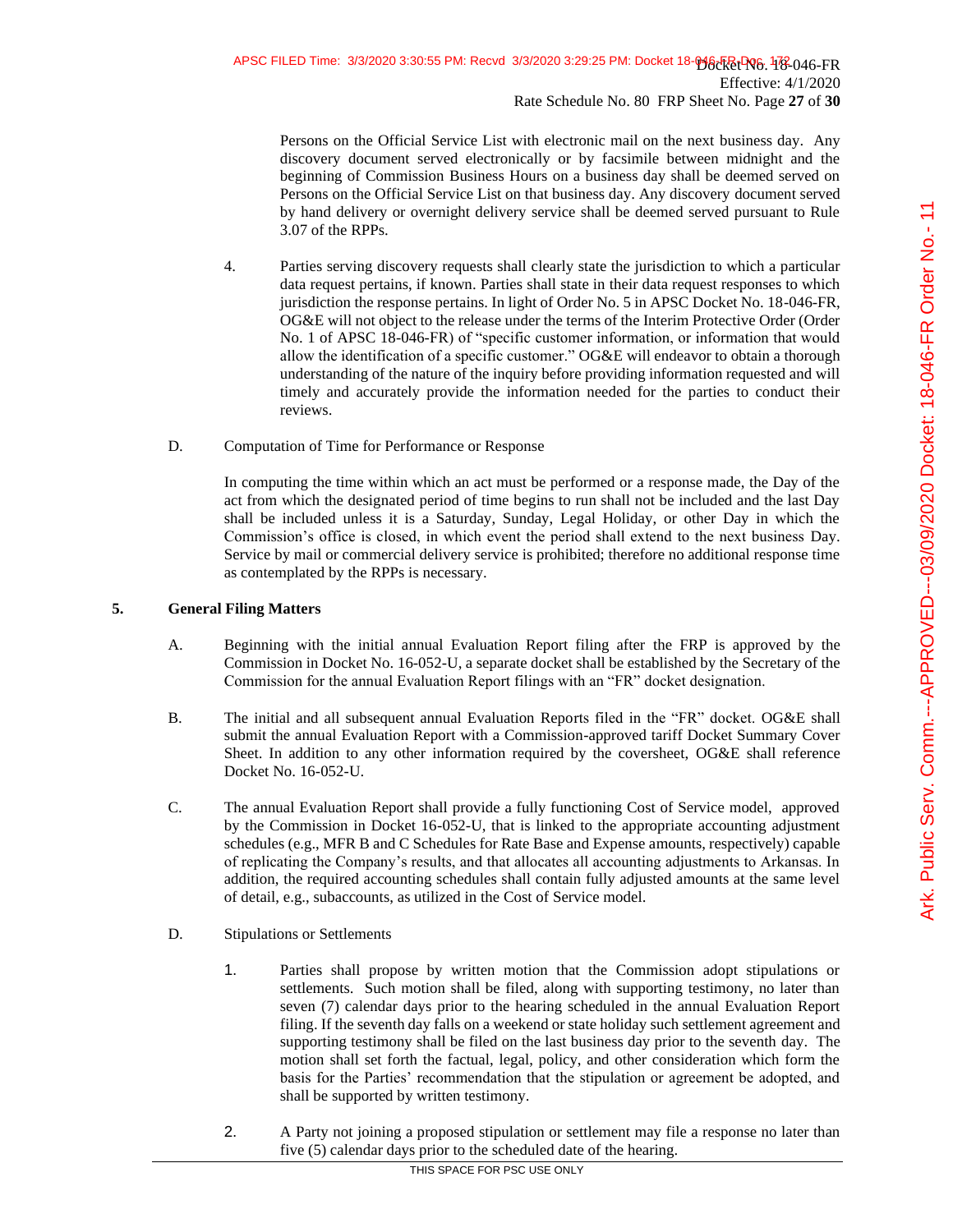## APSC FILED Time: 3/3/2020 3:30:55 PM: Recvd 3/3/2020 3:29:25 PM: Docket 18-046ER-RV6, 178-046-FR Effective: 4/1/2020 Rate Schedule No. 80 FRP Sheet No. Page **28** of **30**

3. Such a response shall set forth the factual, legal, policy, and other consideration which form the basis for the Party's opposition to the proposed stipulation or settlement or portions thereof.

## **Section II. Filing Requirements**

### **1. Testimony and Exhibits**

- A. Testimony with or without Exhibits shall be filed simultaneously with the annual Evaluation Report and address, at a minimum:
	- 1. A description of the filed schedules and all of the adjustments proposed;
	- 2. A description of any significant cost drivers;
	- 3. A description of any changes in accounting policies, practices, and procedures if they affect inputs to the FRP or the rate redetermination to be made under the FRP; and
	- 4. A narrative explanation of the rate impact.

### **2. Workpapers and Supporting Documentation**

- A. The annual Evaluation Report and any revisions thereto shall include:
	- 1. Data-populated schedules including fully functioning EXCEL spreadsheet with all formulas and links intact, showing all calculations in the annual Evaluation Report;
	- 2. Sufficient information to enable the Parties to replicate the calculation of the formula results from the applicable schedules; and
	- 3. Documentation fully supporting all calculations and adjustments.
- B. Workpapers shall be provided to the Parties simultaneously with the filing of the annual Evaluation Report and any revisions thereto, and shall include:
	- 1. All supporting calculations and documents that explain the calculations in the annual Evaluation Report;
	- 2. Both references to and support from detailed source information; and
	- 3. A complete description of any statistical model used, the data used, and the results of the analysis if not addressed in testimony or exhibits.
- C. With respect to any change in accounting that affects inputs to the FRP or the resulting rate redetermination to be billed under the FRP, OG&E shall identify and provide narrative explanation of the individual impact of such changes on rate redetermination to be billed under the FRP including:
	- 1. The initial implementation of an accounting standard or policy;
	- 2. The initial implementation of accounting practices for unusual or unconventional items where the Commission has not provided specific accounting direction;
	- 3. Correction of errors and prior period adjustments that impact the FRP;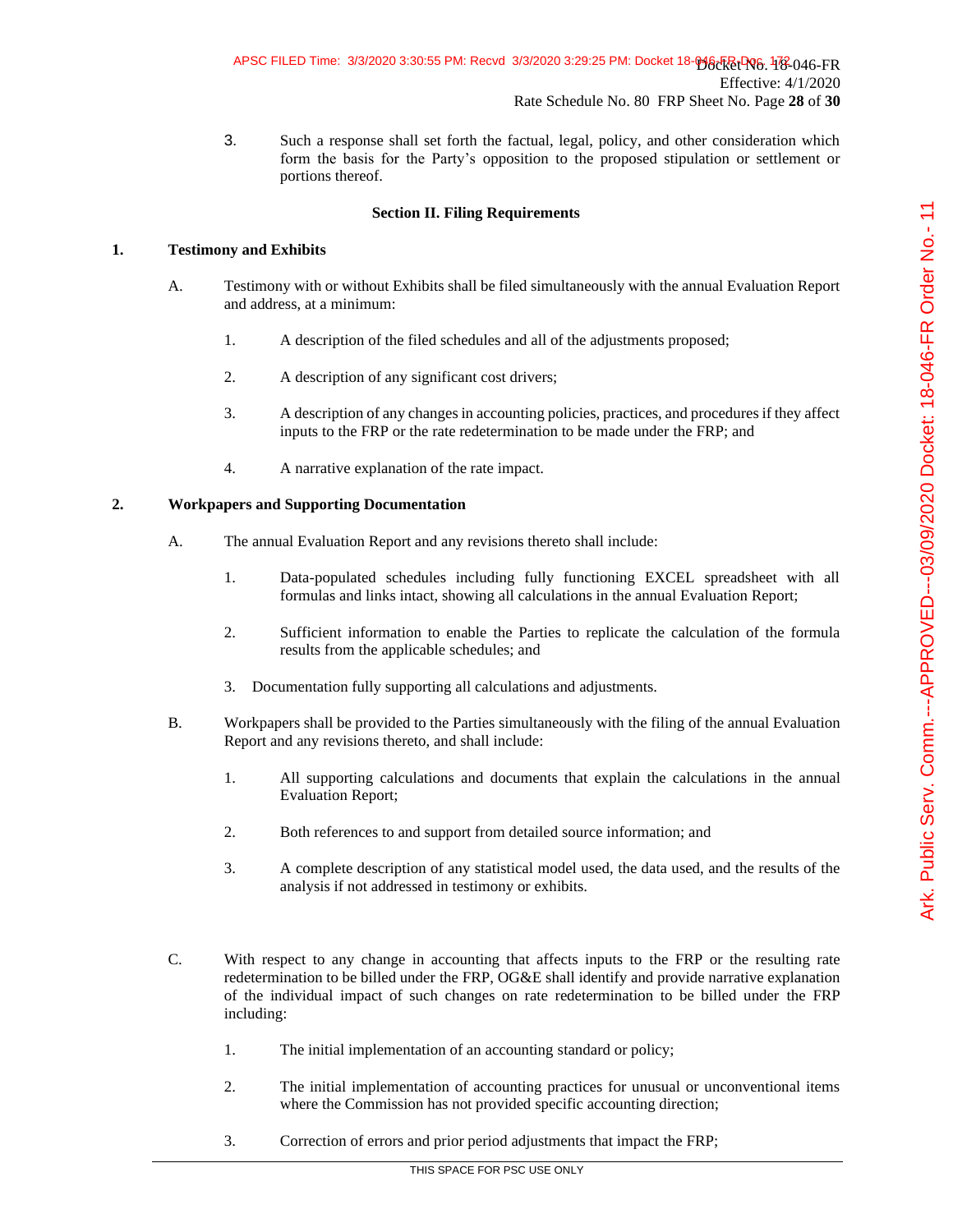- 4. The implementation of new estimation methods or policies that change prior estimates; and
- 5. Changes to income tax elections.
- D. OG&E shall identify any reorganization or merger transaction and explain the effect of the accounting for such transaction(s) on the inputs to the FRP or the resulting rate determination to be billed under the FRP.

### **3. Waiver of Requirements**

OG&E may omit specific items of information from the annual Evaluation Report filing only with prior Commission approval.

### **4. Filing Deficiencies**

- A. The Arkansas Public Service Commission General Staff ("Staff") may review each annual Evaluation Report filing to ascertain whether it complies with the provisions of these Filing Requirements and the FRP, including the provisions of all of the Attachments thereto.
- B. If Staff determines that any deficiencies exist Staff shall file a notice detailing the deficiencies within seven (7) calendar days from the date the annual Evaluation Report is filed.
- C. OG&E shall correct the deficiencies, within seven (7) calendar days of filing of the notification of deficiency, or upon objection being filed by OG&E within that timeframe; the Commission may set a longer period as may be reasonable.
- D. Staff shall review corrections made by OG&E to determine compliance with all information required by the Filing Requirements and the FRP, including the provisions of all of the Attachments thereto.
- E. No more than three (3) business days from the filing of corrections, Staff may file a (1) statement of compliance or (2) a second notice of deficiencies, listing each requirement not met and a brief explanation in support.
- F. The Commission shall resolve any dispute as to deficiencies within seven (7) calendar days of the filing of the second notice of deficiencies by either accepting the corrections made by OG&E or by directing additional corrections to be filed by OG&E.

### **5. Dispute Procedures**

- A. Any Party filing with the Commission a statement of errors or objections to the Evaluation Report shall file Testimony with or without Exhibits simultaneously with the statement of errors or objections and the filing shall:
	- 1. Clearly identify and explain the error in or objection to the annual Evaluation Report;
	- 2. Make a good faith effort to quantify the financial impact of the error or objection;
	- 3. State specifically any proposed changes to the annual Evaluation Report that the Party recommends; and
	- 4. Include all documents and workpapers that support the calculation of the error or the facts supporting the objection.
- B. OG&E shall file a corrected FRP rate or Rebuttal Testimony with or without Exhibits to the errors and objections raised by the Parties.